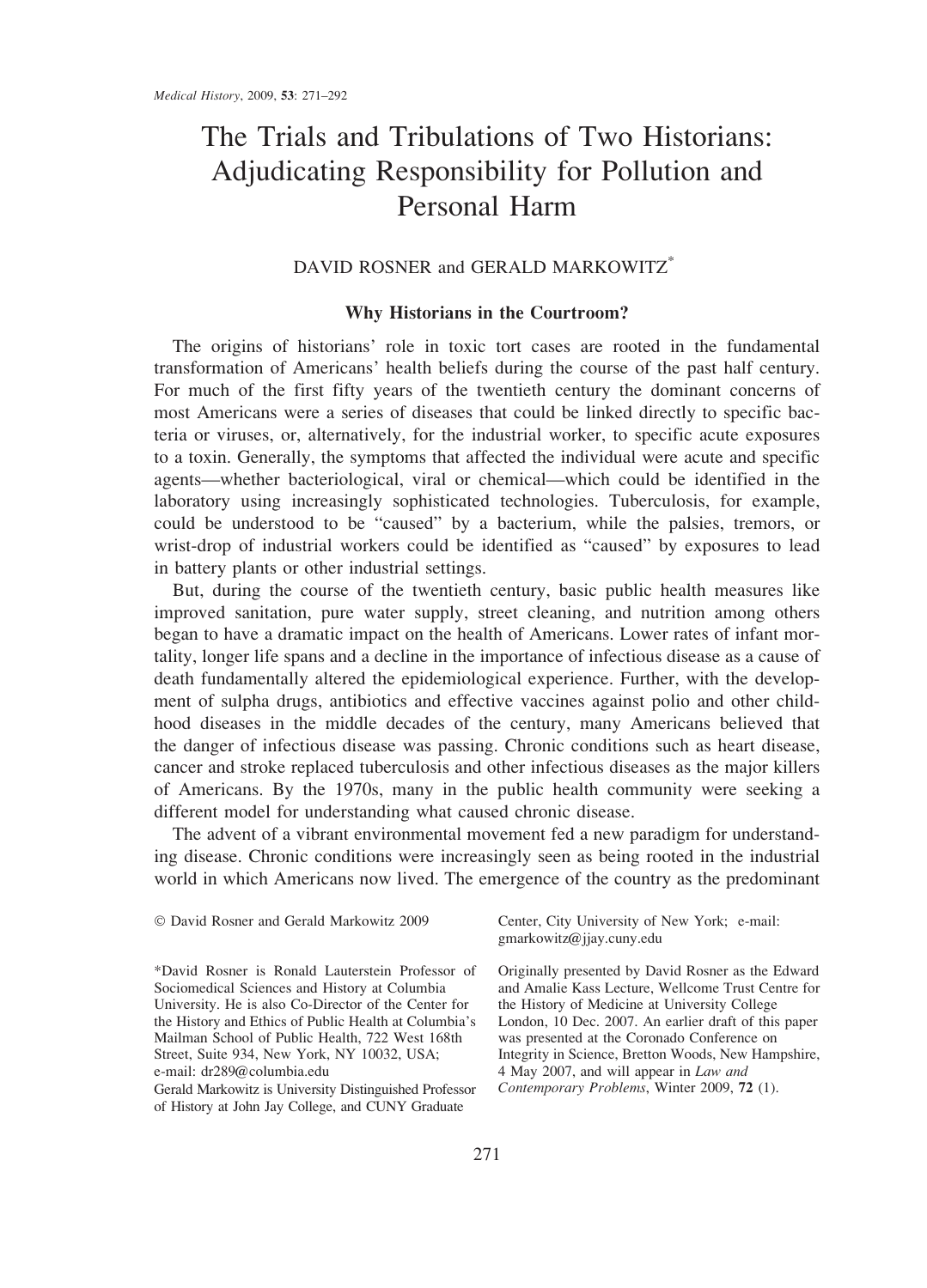world economic and military power in the years after the Second World War fed a growing uneasiness. For some in the public health community, disease was increasingly perceived as a signal of the inequalities and injustices brought about by rampant commercialization of medicine, the poor distribution of services and the greed of what some deemed the "medical-industrial complex".

In the late 1970s and 1980s, disastrous examples of the impact of industry on the quality of life and the health of populations brought to national attention the negative effects of industrial society on American health. Homes in Love Canal, New York, a community just outside Buffalo, were found to be polluted by the waste products of the Hooker Chemical Company. A whole community of lower-middle-class homeowners had to leave their residences as the contents of leaking barrels and waste pits slowly bubbled up into basements and backyards; at Three Mile Island, Pennsylvania, a nuclear plant nearly went into meltdown just at the time when a film called The China syndrome made Americans all too aware of the pitfalls of nuclear energy. In Times Beach, Missouri, an entire community was evacuated and huge areas of the town were roped off after it was discovered that dioxins and polychlorinated biphenyls (PCBs), known human carcinogens, had polluted the streets. In Bhopal, India, thousands of poor people were killed, blinded and maimed by an explosion of a Union Carbide plant. Unlike the infectious diseases of previous eras—or even AIDS, SARS and anthrax of the more recent past—the chronic diseases that frightened most Americans could not easily be linked to an exposure to a specific biological agent. Rather, the existing models for disease causation could only inexactly explain the complex pathways and mechanisms that led to a cancer years and often decades after exposure.

The growing awareness of the dangers of industrial pollution, and industrial products more generally, fed a widespread sense that the killer diseases of greatest concern cancers—were produced by a variety of consumer goods that were now a mainstay of American life. Cigarettes, plastic bottles, corporate promotion of fatty foods and sugarladen soft drinks, to name but a few, were no longer seen as symbols of the good life but increasingly as responsible for epidemics of lung cancers, heart disease, diabetes, obesity and other chronic conditions. More and more people argued that the ways we die and the diseases that afflict us are, in large measure, reflections of the world we build and the environments we create. Whether they be the slums and crowded housing of the nineteenth century that led to massive outbreaks of infectious diseases and tuberculosis, or the environmental assaults or industrial toxins that are now associated with the cancers and other chronic diseases that are major killers today, disease and the ways we deal with it can be understood as a reflection of social organization, values and ideals. In the last decades of the twentieth century and the beginning of the twenty-first, scientists, politicians, community activists, consumer organizations and government officials have been engaged in an on-going debate over the role of environmental pollutants in producing disease and other conditions that affect human reproduction, intelligence, and behaviour.

The authors have been at the centre of several major environmental and occupational law suits in which the historical record has been crucial in assessing the responsibility of industry for these new harms. This paper explores our role as historians in these legal actions and the response of industry to our participation.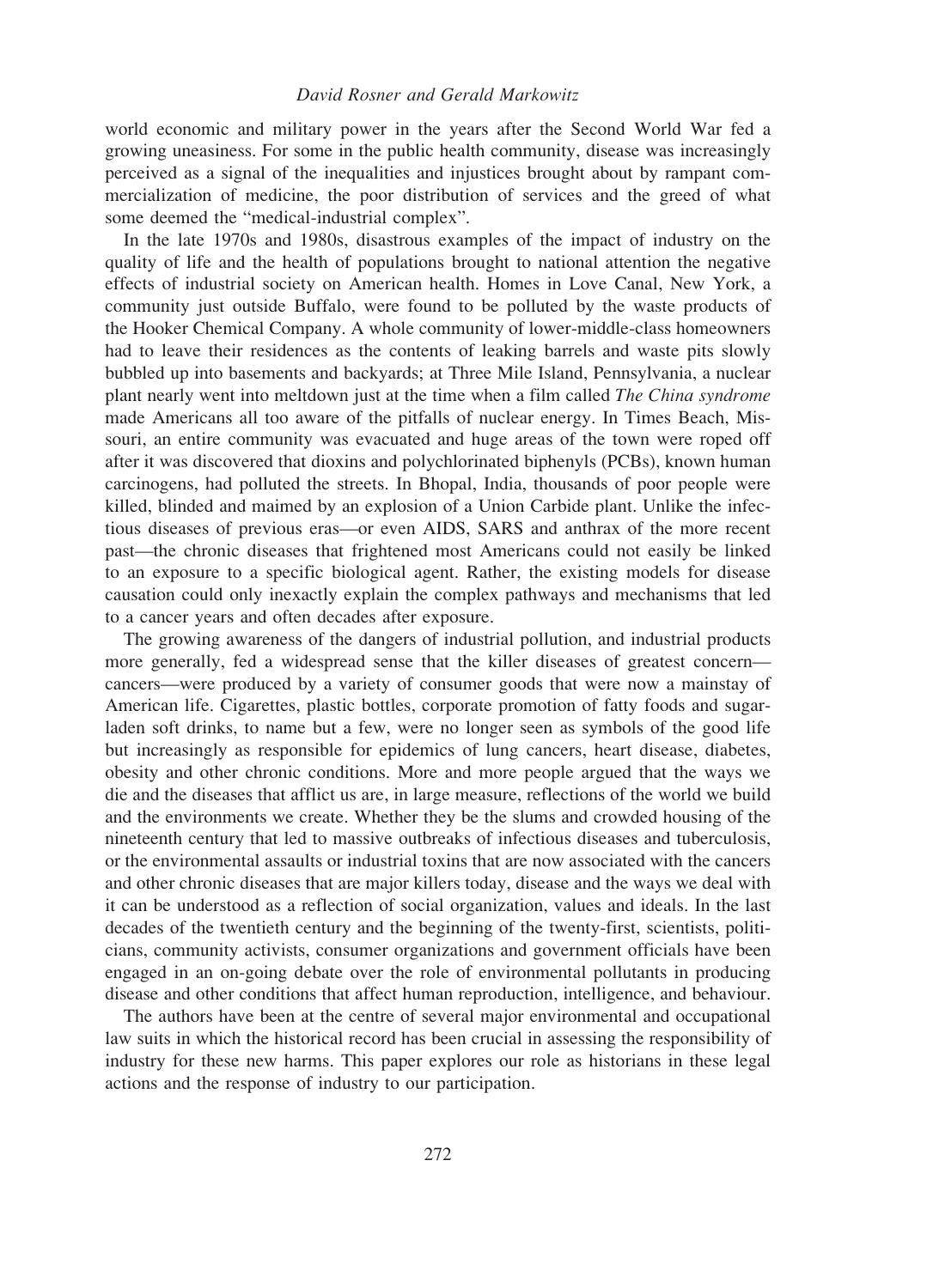## Trolling for Historians

Two years ago, as we were sitting our office working, one of us received an odd e-mail. "Dear Dr Rosner," it began:

I am writing to introduce you to the Round Table Group, and to notify you of a short-term consulting opportunity which may be of interest. Our client is seeking an historian, highly credentialed, at a prestigious university to perform some historical research, and instruct a lay jury about what was known about a particular occupational hazard (lead paint contamination) in 1950 to 1980.

The letter went on to explain how the historian they sought "need not be a subject matter expert" but need only be a "good communicator" who could "easily communicate a story to a jury". The e-mail continued in some detail, explaining how the process would work: if David were interested, he could send in his resume, a brief explanation of his expertise, and a statement of his consulting fee. After consulting with their industry client, he would be set up on a conference call to "determine if there is mutual interest in going forward". The note continued by informing him about the consulting group: it was a consortium of "several thousand professors" in "management, law, medicine, science, computer science, education, engineering, economics, and other disciplines who make themselves available to law firms and companies who are clients of the Round Table Group."<sup>1</sup> Obviously, historians were a new addition to their stable of experts. What was amusing, if that is the right word, was that RTG was searching for an expert to testify on behalf of companies in a lead trial and at that very moment both of us were preparing to testify in a major lead trial on behalf of the state of Rhode Island.<sup>2</sup> We had written a book on the lead and vinyl industries based on documents we had uncovered through legal proceedings. $3$  The documents, an affidavit we wrote and the book had all become part of a landmark case in which Rhode Island's Attorney General, with the support of Motley Rice, the plaintiffs' law firm, was suing the lead pigment manufacturers to get them to remove lead paint from hundreds of thousands of buildings in the state. It appeared that the lead industry was searching for someone to testify against us.

During the past few years historians have been brought into legal cases in unprecedented numbers. As the courts have tried to adjudicate responsibility for environmental and occupational diseases, history has played a more and more central role in decisions that affect the cases themselves and social policy regarding risk. In suits over tobaccorelated diseases, asbestosis, radiation, and other toxic substances, more and more historians of technology and science, social history and public health are being brought to provide testimony aimed at assessing responsibility for damages that have arisen years, sometimes decades, after exposure. The basic questions asked are those we became familiar with during the Watergate hearings: who knew what about specific toxins and

<sup>1</sup> See e-mail: Barb Noverini to David Rosner, 'RTG Consulting Opportunity for an Academic Historian', 13 Jan. 2005. See also [http://www.](http://www) roundtablegroup.com/litigation/experts.cfm (accessed 27 Nov. 2008) the website for their experts in which it is noted that their academic consultants now number over 65,000, including university deans and prominent professors.

 $2$  State v. Lead Indus. Ass' n, 2007 R.I. Super.<br>LEXIS 32, 2-11, 318-19 (26 Feb. 2007).

Gerald Markowitz and David Rosner, Deceit and denial: the deadly politics of industrial pollution, Berkeley, University of California Press; and New York, Milbank Memorial Fund, 2002.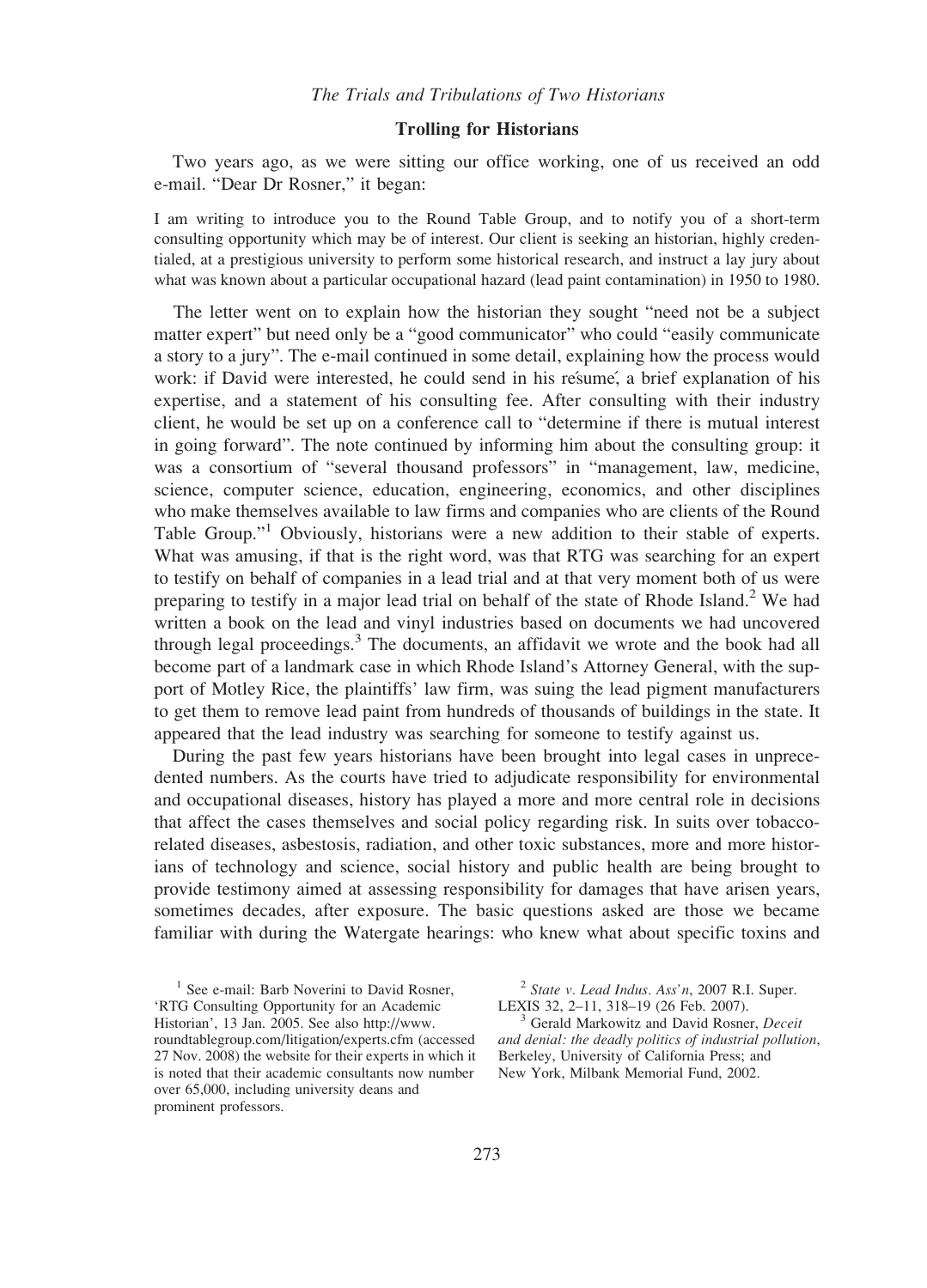when did they know it? Did industry understand that specific substances could cause disease? If so, when did they learn of the dangers and when did they begin to warn their workers or the consumers of their products that they were at risk?

As the role of the historian has expanded, so too has the controversy surrounding their participation. At the annual meeting of the American Association for the History of Medicine, traditionally collegial sub-specialists, a panel on the history of childhood diseases ended up in a shouting match after a respected historian who at one time or another had been a paid consultant for the tobacco, asbestos, soft drink and lead industries, presented a paper arguing that the lead industry had done nothing wrong before the 1950s and that, in any case, the problem of childhood lead poisoning was vastly overblown.<sup>4</sup> During the conference the halls were abuzz with gossip and amazement and it soon became apparent that many more members had been testifying on behalf of industry. A former president of the Association and professor of medicine and history had been testifying and writing affidavits for the tobacco industry for nearly fifteen years; another professor of medicine and history had worked for both the tobacco industry and the lead industry throughout the 1990s; less well known historians had been recruited by big tobacco and others. One historian gathered the names of over thirty colleagues who have worked for the tobacco industry alone.<sup>5</sup>

A relative handful of historians have testified against industry. Allan Brandt at Harvard worked for the federal government on a suit against the tobacco companies.<sup>6</sup> Robert Proctor has worked on the same suit and has, in the past, worked for women damaged by radiation experiments at Vanderbilt University. David Rothman has worked on the Vanderbilt case as well. The industrial hygienists David Ozonoff and Barry Castleman have weighed in offering historical documentation on behalf of workers injured by exposure to asbestos, developing sensitive historical arguments about the culpability of Johns Manville and other asbestos manufacturers.<sup>7</sup> We have written books that detail the ways that silicosis, lead and vinyl production have undermined workers' and consumers' health, and we have testified and been deposed in silicosis, lead and vinyl chloride cases.<sup>8</sup> All of us have gone through our own internal decision making

<sup>4</sup> Patricia Cohen, 'History for hire in industry lawsuits', New York Times, 14 June 2003, pp. B-7-9; Significantly, the origins of historians entering into liability cases originated with the defence themselves. Robert Proctor reviewed the efforts of the tobacco industry to recruit historians to testify for the industry as early as 1987. One of the first was "a professor of history at Ohio State University and section director for Project Cosmic, Philip Morris's secret effort (1987–1993) to produce 'an international network of scientists and historians' to write histories casting the industry in a favorable light", see Robert Proctor, '"Everyone knew but no one had proof": tobacco industry use of medical history expertise in US courts, 1990–2002', 'TC Online', 28 Oct. 2004, [\(http://](http://) tobaccocontrol.bmj.com/cgi/content/full/15/supp\_ 4/iv117); Expert Disclosure of John C Burnham, Cipollone v. Liggett Group, Inc., et al. In the

Cipollone Civil Action No. 83-2864SA, 1986 (est.), pp. 2–3. Bates No. 2024941548-1551.<http://> tobaccodocuments.org/pm/2024941548-1551.html<br>(accessed 27 Nov. 2008).

 $\frac{5}{6}$  Proctor, op. cit., note 4 above.<br> $\frac{6}{6}$  Allan M Brandt, *The cigarette century: the rise*, fall, and deadly persistence of the product that

defined America, New York, Basic Books, 2007.<br><sup>7</sup> D Ozonoff, 'Failed warnings: asbestos-related disease and industrial medicine', in Ronald Bayer (ed.), The health and safety of workers: case studies in the politics of professional responsibility, Oxford University Press, 1988, pp. 139–218; and Barry I Castleman, Asbestos: medical and legal aspects, 5th ed., New York. Aspen. 2005.

<sup>8</sup> See Markowitz and Rosner, op. cit., note 3 above, and also note 16 below.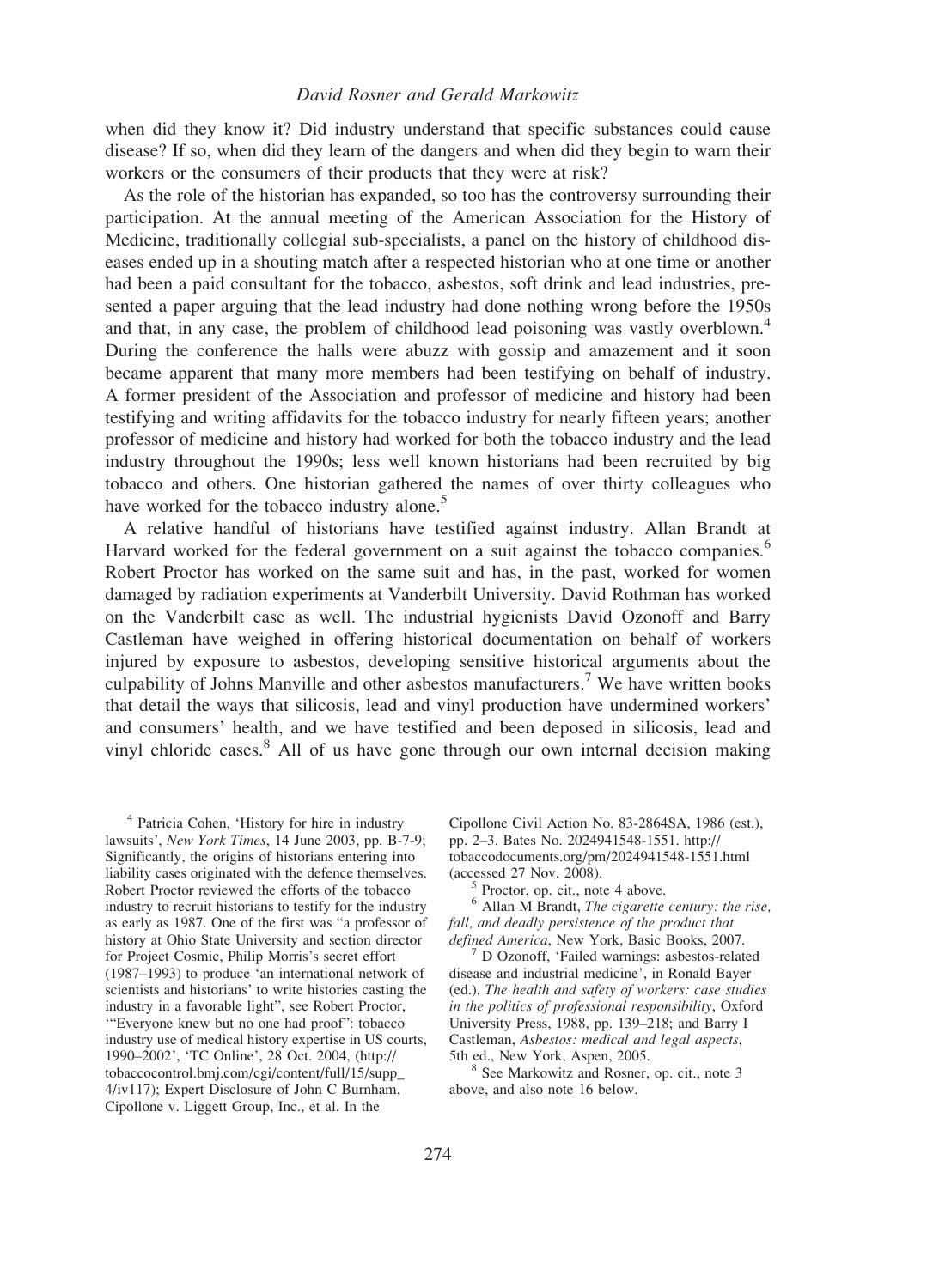process in deciding whether or not to work for those injured by industries, institutions or products. All have determined in one way or another that using our skills in this way was important and made history more meaningful.

## A Look Back at Historians in Court

Beginning in the late 1940s with the landmark case Brown v. Board of Education, expert historical testimony has been employed increasingly in courts of law. In recent decades, historians have testified in a variety of civil cases: claims brought under the Voting Rights Act of 1965, water rights disputes, suits against schools for teaching "creation science" in classrooms, sex discrimination lawsuits such as  $EEOC$  v. Sears (1986), libel cases brought by Holocaust deniers, and, perhaps most famously, suits against tobacco and lead industries. The prominence of historians in these cases has led members of the profession, and especially those who have served as expert witnesses, to reflect in various articles on how expert testimony has affected the practice of history. First and foremost, these articles have addressed that perennial "objectivity question", and specifically, the issue of whether representing one side in the adversarial process has compromised the historian's duty to seek historical truth. Have historians in these cases been pressured to distort the facts in order to win?

The "objectivity question", an issue that has persistently dogged historians in general and legal cases in particular, has led to numerous exchanges in professional journals and newsletters over the past few years. Brian Martin, a historian working at History Associates Incorporated, a "consulting [service] in historical research and writing, litigation research, and archives and records management", whose clients have included "more than 300 corporations, government agencies, and professional and nonprofit organizations worldwide", $9$  has argued in the *Newsletter* of the Organization of American Historians that historians can remain as dispassionate observers of historical truth despite their participation in legal proceedings. In fact, he argues that the need of the legal system to uncover data both useful as well as harmful to a client demands this dispassionate objectivity from historians working as consultants.<sup>10</sup>

The idea that the courtroom corrupts the practice of history generally rests on the assumption that epistemological processes of history and litigation contradict one another so as to make it impossible to remain faithful to one while becoming engaged in the second. In 'Are expert witnesses whores? Reflections on objectivity in scholarship and expert witnessing', J Morgan Kousser, a Cal Tech historian who has testified in numerous voting rights cases, describes this ostensible clash of knowledge-production cultures:

The image of the lonely scholar, or to modernize it a bit, of the lonely research team, seeking truth by applying their open but careful minds to the appropriate evidence, is pervasive among social

historian's perspective', OAH Newsletter, May 2002,

30, available at:<http://www.oah.org/pubs/nl/> 2002may/Martin.html (accessed 27 Nov. 2008).

<sup>&</sup>lt;sup>9</sup> History Associates Website, [http://www.](http://www)<br>historyassociates.com/ (accessed 27 Nov. 2008).  $10^{10}$  Brian W Martin, 'Working with lawyers: a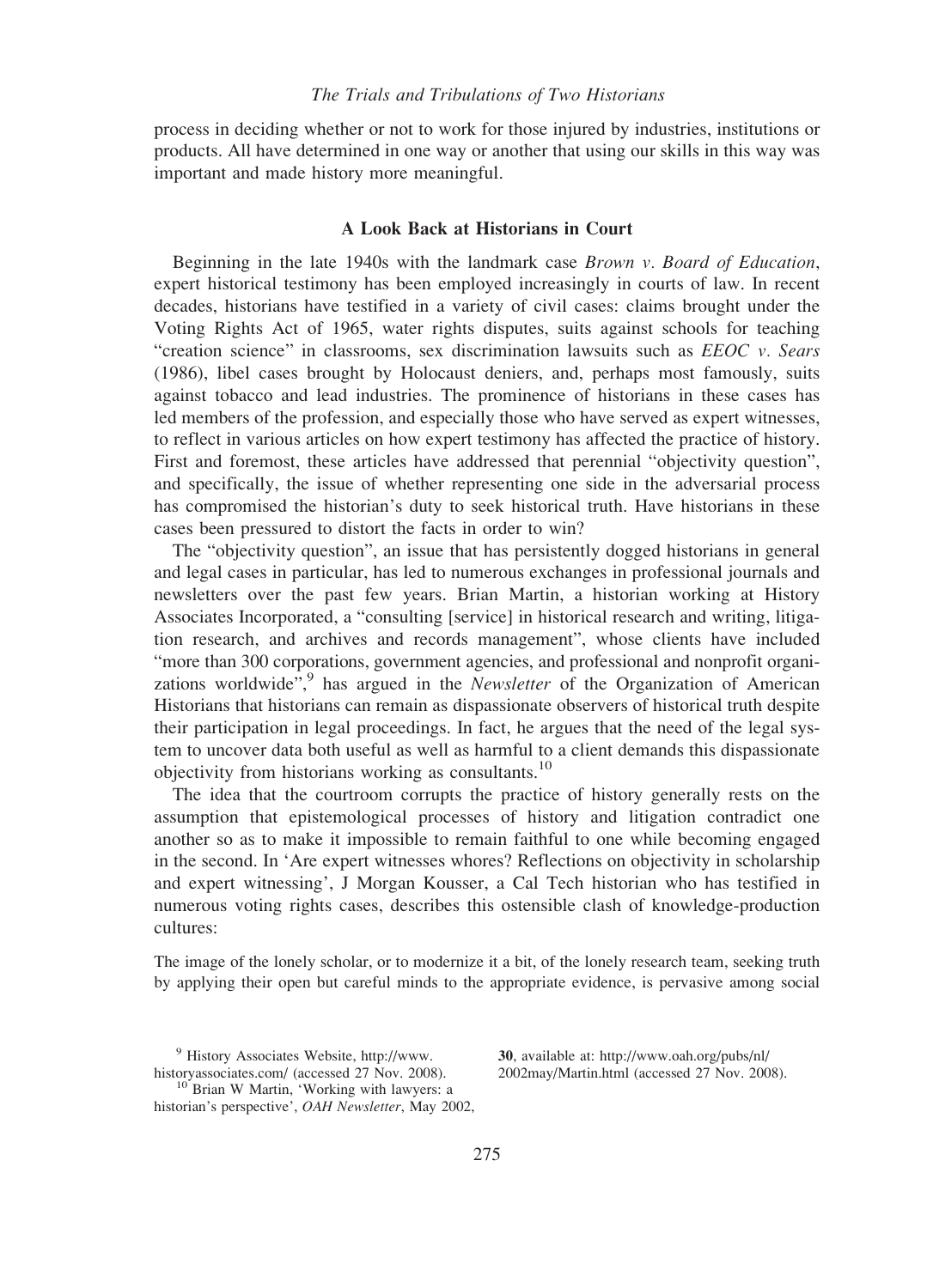scientists and humanists. Scholars may make mistakes ... but they don't, goes this standard stereotype, purposely distort. $11$ 

In contrast, the courtroom is an adversarial environment, notes Kousser, and the lawyer is responsible "simultaneously to maximize the chances of his or her own client ... [A]n Invisible Hand guides the process toward the maximum production of truth".<sup>12</sup>

For many, the way the courts, and lawyers in particular, use evidence and historical events undermines the historian's role. David Rothman, himself an expert witness, argues that the historian should be involved in using his or her expertise in trials if the cause is just and the impact significant but the historian should recognize that whatever he or she does in the courtroom is something other than history. Arguing from his experience in the Vanderbilt radiation cases, Rothman observes that lawyers frame narrow questions for the historian to answer and this ultimately undermines their autonomy and their ability to cast a wide net, to contextualize or to place events in a deeper historical context. He argues that when he testified "the integrity and soundness of [his] testimony remained" and that "the added research that I conducted did not alter any of the findings that I had offered in my reports and depositions in the Vanderbilt case. To focus an inquiry does not distort the results." After all, as Kousser argued elsewhere, expert witnesses "dare not contradict their prior positions [for] if they did, opposing counsel would immediately pounce on them".<sup>13</sup>

Nor is it correct to say that "expert witnesses are too committed to their side of the case to remain objective [for] historians are no more or less 'objective' in the courtroom than they are in the lecture hall or in print". Yet, because of the constricted nature of work in the courtroom a distinction needs to be made: "To enter the courtroom is to do many things, but it is not to do history. The essential attributes that we treasure most about historical inquiry have to be left outside the door. The scope of analysis is narrowed, the imagination is constrained, and the curiosity, curtailed."<sup>14</sup>

Yet these critiques of history in the courtroom can be applied as well to all other disciplines and individuals who serve as expert witnesses. Lawyers faced with uncomfortable historical data (such as minutes of meetings where the toxicity of a substance is discussed or documents that present evidence of industry knowledge of harm done) argue that history is an implicitly subjective discipline, one which is lacking in a methodology that allows for replication of results or even a test of reliability. Some have argued that it is not a science, that historians are incapable of providing "expert" opinion on a par with the biologist, the chemist or even the doctor. Yet, for the most part, such arguments have fallen on deaf ears since similar arguments could be brought against physicians whose clinical methodologies are often the very subject of court cases, and other sciences where Popperian notions of falsification and reliability are rarely if ever tested. As John Neuenschwander, a judge and historian has written, "Historians who testify are often presented by their lawyers as paragons of objectivity, however, judges ... seem to realize

<sup>11</sup> J Morgan Kousser, 'Are expert witnesses whores? Reflections on objectivity in scholarship and expert witnessing', The Public Historian, 1984, 6 (1):  $5-19.$  Ibid., p. 15.

<sup>13</sup> David J Rothman, 'Serving Clio and the client: the historian as expert witness', Bull. Hist. Med., 2003, 77: 25–44, p. 44.<br><sup>14</sup> Ibid., p. 44.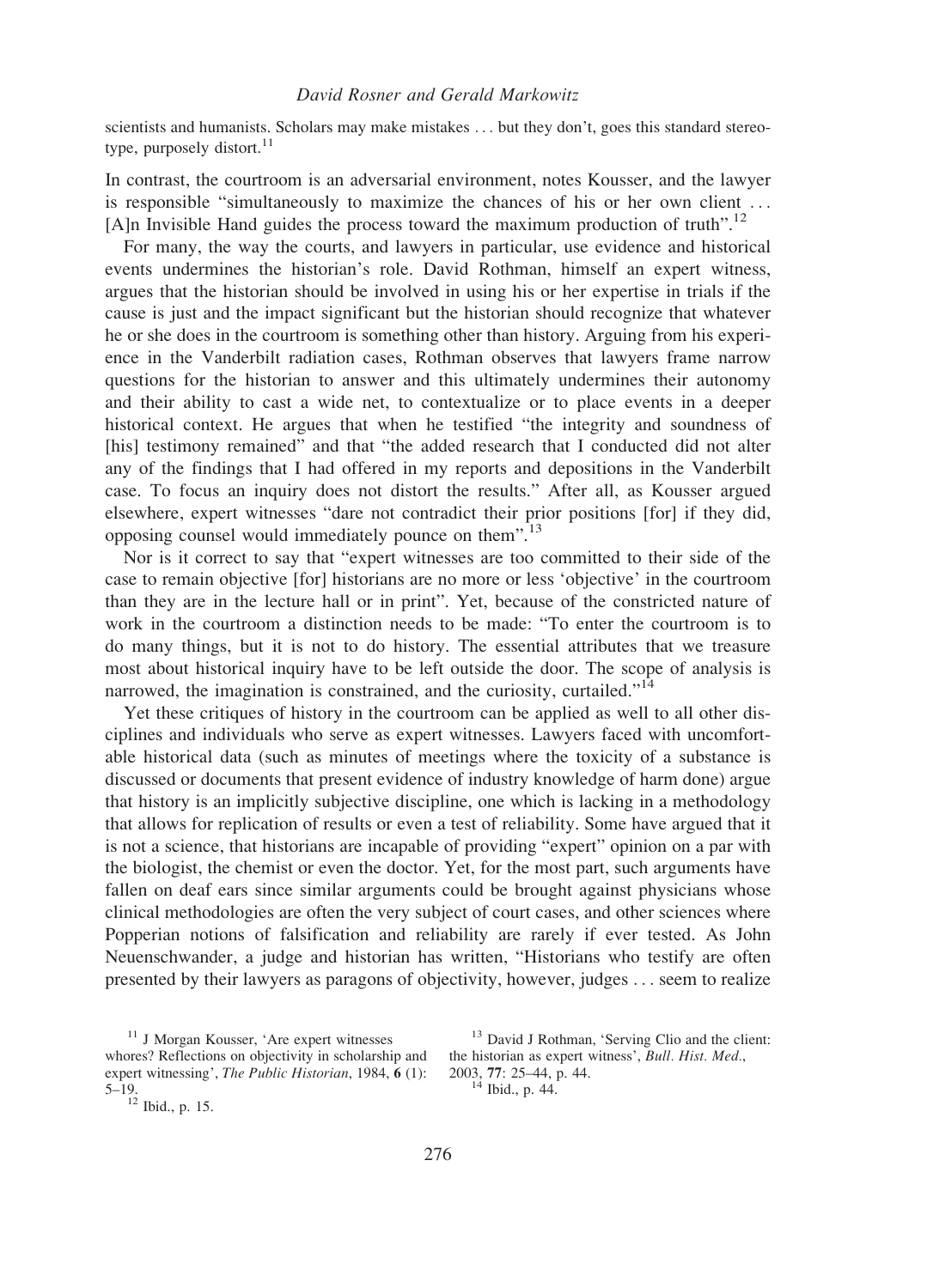that there is no such thing as true objectivity. Ultimately, the bench looks for the same qualities that are required of all experts: appropriate specialization, thorough research, and conclusions that are well supported by the record." In other words, it is up to the judge and jury to decide on the reliability of the witness, just as it is with other experts from other fields.<sup>15</sup>

## The Dark Side of Industry–Historian Relations

The courts are both an important and a troubling arena into which historians are being thrust. For the most part, academic historians are anxious about being in the limelight. Often bookish by nature, most have been brought up in a professional culture that reinforces individual research, alone in archives that few others have ever visited. While the image of the monastic scholar is certainly overblown and parodied in the media, film and popular culture for life-long dedication to issues that few care about, there is a grain of truth in such stereotypes. Scholars in the humanities and some social sciences often prize individual effort on what many outside academia might consider arcane subjects. Also, in the wider world of academic historians there is a tendency to look with a certain sceptical eye at those who popularize complex historical events. In part, this reticence is due to a concern that such popular renderings are necessarily superficial. But there is also an element of jealousy involved, as popularizers reach a public unimaginable to the academic historian, many of whom write for tiny audiences numbering in the tens, or hundreds.

In many cases historians are recruited because of their highly specialized knowledge. This was certainly true when we first became involved in silicosis cases following the publication of our book, Deadly dust: silicosis and the politics of occupational disease in twentieth-century America.<sup>16</sup> As historians of occupational disease, we had stumbled onto silicosis, a disabling lung condition caused by the inhalation of silica dust—finely ground sand—that had struck down thousands of workers in the decades before the Second World War, being labelled "this king of occupational diseases" by commentators at the time. We had written the book with no knowledge that the disease was still of great concern, seeing our work as an exercise that could illuminate the ways that discovery of disease was rooted in very special historical circumstances of economic depression, social dislocation and medical change. Interestingly, we had traced the heated debates around silicosis that occurred among workers, organized labour, government and a series of industries such as foundries, steel mills, construction, and sandblasting in which silica sand was used and workers exposed. Shortly after the publication of the book we learned from our editor at Princeton that the hardcover version was in short supply and that they

in twentieth-century America, Princeton University Press, 1991, recently republished and updated as Deadly dust: silicosis and the on-going struggle for workers' health, Ann Arbor, University of Michigan Press, 2005.

<sup>15</sup> John A Neuenschwander, 'Historians as expert witnesses: the view from the bench', OAH Newsletter, Aug. 2002, 30, available at: [http://www.oah.](http://www.oah) org/pubs/nt/2002aug/neuenschwander.html (accessed

<sup>27</sup> Nov. 2008). <sup>16</sup> David Rosner and Gerald Markowitz, Deadly dust: silicosis and the politics of occupational disease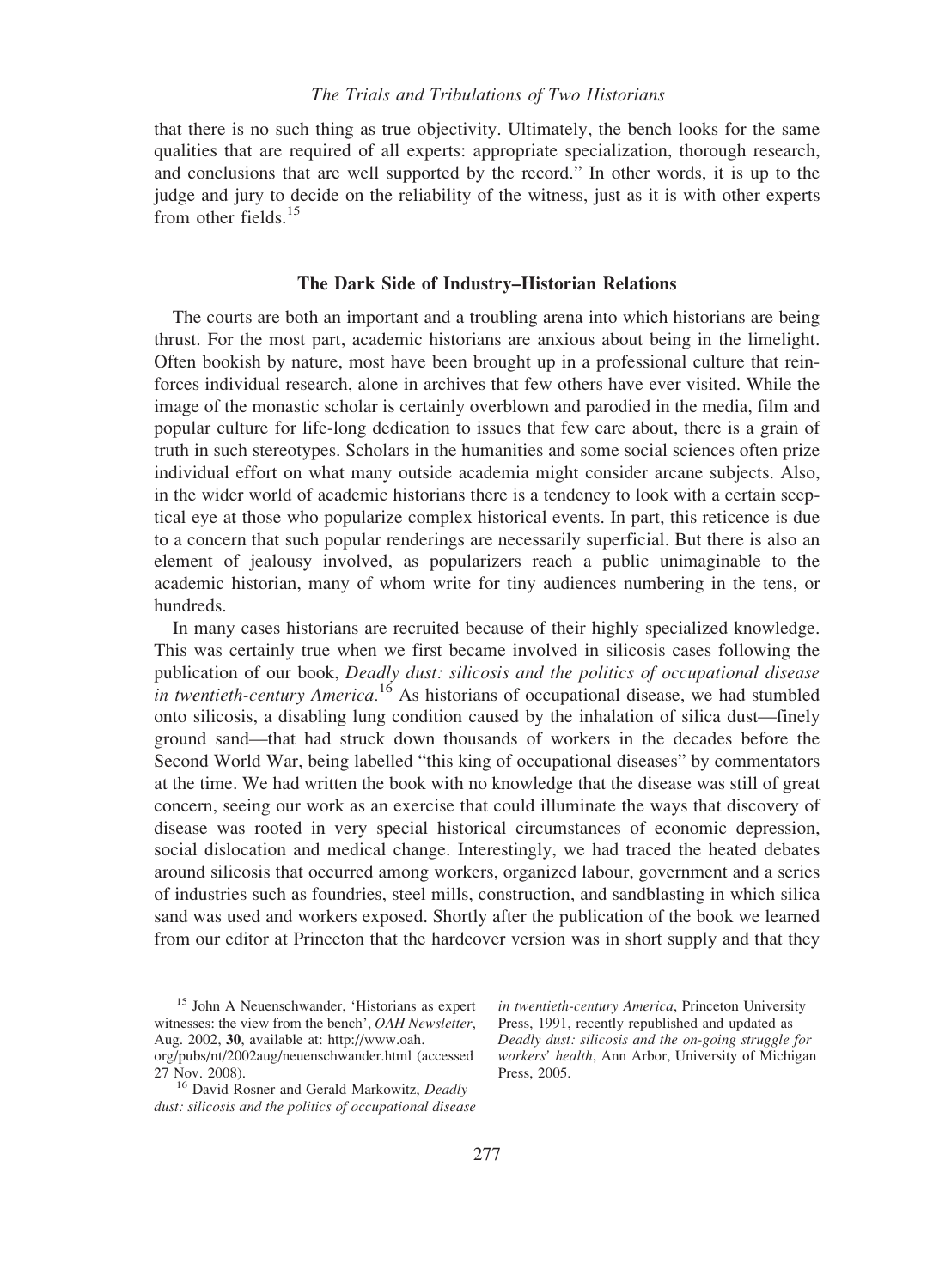were considering a paperback edition. How, we asked, could such a book with a seemingly select audience be out of stock so soon?

After quick investigation, the press discovered that, contrary to our assumption, the book was not being bought by large numbers of labour or other historians but, rather, by law firms. Soon, we found ourselves being called by law firms from all over the country who wanted to consult with us about their cases. It appeared that workers in a host of industries, primarily in Texas, Louisiana, and other Gulf states, were still coming down with silicosis and were suing a variety of sand suppliers and equipment manufacturers. At first, we were hesitant to get involved. It seemed repellent to us to appear at depositions, testify in court, and subject ourselves to possible pressures to meet the demands of court cases. We were scholars, not interested parties, removed from the events of the day by training and inclination, and scholars were not in the business of testifying, at least in court. Memories of the contentiousness that affected the historical profession following the engagement of two of our friends on different sides of the Sears case in the 1980s made us especially wary of getting involved.

Yet, after one lawyer came to New York and presented the haunting story of one of her clients, we changed our minds. She told of her client, a 34-year-old Mexican worker who had been told of a relatively lucrative job in the oil fields of West Texas. A huge oil company had contracted to have sandblasters clean out old oil storage tanks in the 1970s, following the OPEC oil crisis when West Texas crude was once again in demand. Mexican workers had come to the area around Odessa, Texas. Contractors had given them paper 3M masks and a sandblasting unit and had them enter into small enclosed tanks and blast sand at the layers of tar and oil that had accumulated over the previous years and decades. Not surprisingly, workers began to die, for the tiny particles of sand that permeated their lungs caused fibrosis which rendered them unable to breathe.

These cases, it appeared, would never have come to light had it not been for the decision of a local physician to find out why so many of the migrant workers he was seeing were dying from a lung condition whose symptoms mimicked tuberculosis. Workers were coming to him as perhaps the only physician in town willing to see them, complaining of an inability to take a deep breath, spitting, weight loss and extreme fatigue. Some told him of other friends of theirs who had gone back to Mexico to die slow, horrible deaths at home. Others simply succumbed in Odessa.

It was clear why our book could be so important to these workers and their families. We were told that in court case after court case, lawyers for the sand producers, equipment manufacturers and the companies that had employed these men had been arguing successfully that since "no one" had ever heard of silicosis, "no one" could be held accountable for a disease that was unexpectedly killing workers. Our book was a direct contradiction to the central tenet of these defence tactics: we documented in minute detail what was known about the disease and the industry's attempts to dismiss silicosis as a "curiosity". We documented the "dusty trade's" knowledge about and concern with silicosis in the 1920s, 1930s and 1940s even as they attempted to avoid responsibility for workers who were dying from exposure to silica. We agreed to become "expert witnesses" in two cases.

We will never forget our first deposition. Each of us was deposed for several days by about twenty lawyers representing some of the largest corporations in the country at the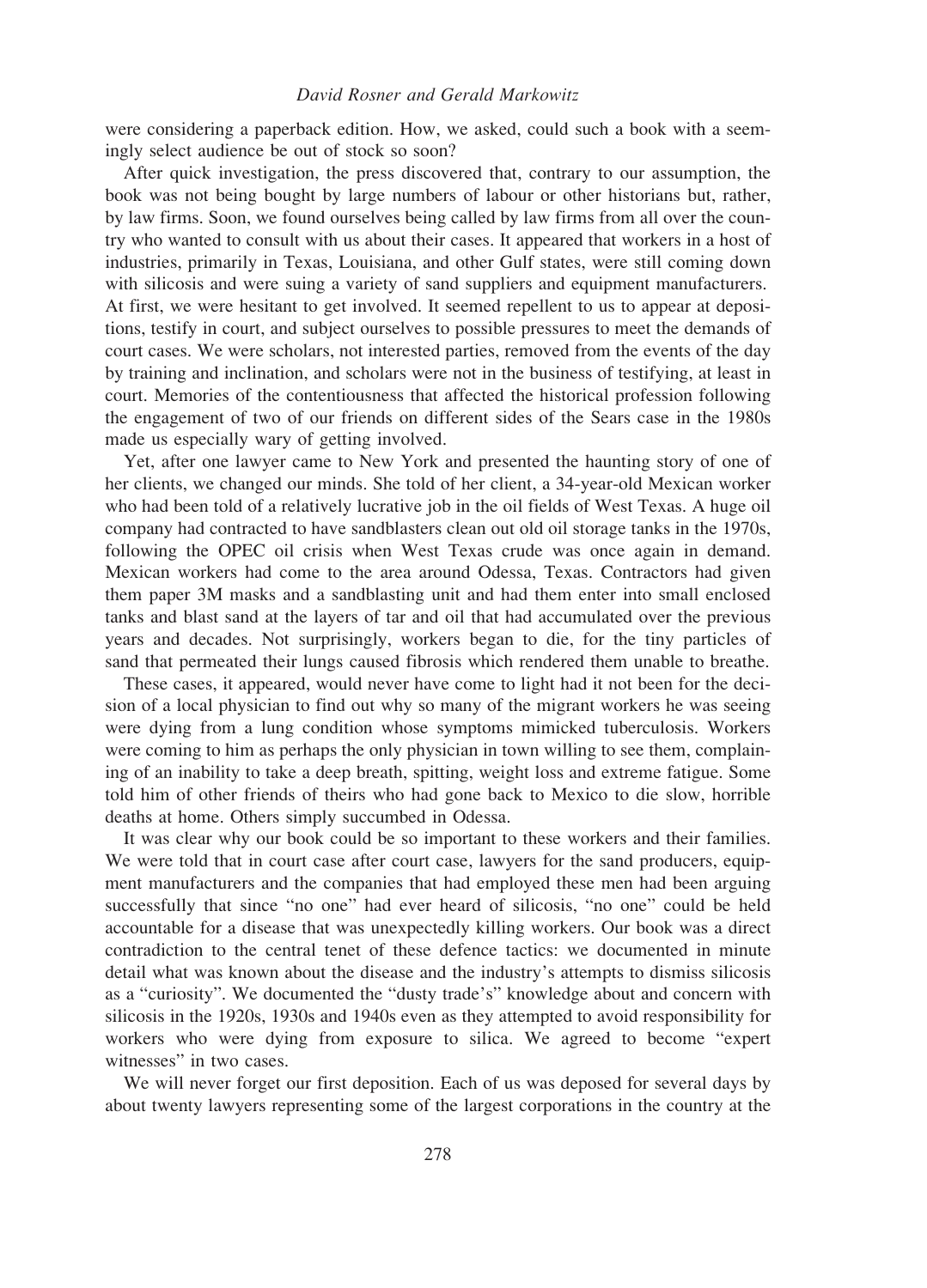Plaza Hotel in New York. One lawyer had told us that a deposition was just like a PhD oral exam, something akin to a seminar where we would provide information and engage in serious academic issues. Such a seminar could not last more than a few hours, we believed. But such was not to be the case. Each of us was grilled for several days from nine in the morning to five at night with defendants' lawyers going into virtually every aspect of our book, from its footnotes to its index and pagination. What were our sources for the statement on, for example, page 45? Could we provide the document that was the basis for the statement on another page? Was one reference to a point enough to "prove" that this quote represented a fair cross-section of the population? What were our credentials? How did we work together? Did we walk to work together? Where did we live? What languages were spoken in my neighbourhood? Who did we vote for in the last election? Which magazines did we read? What organizations did we belong to?

Virtually no aspect of our academic or personal lives was off-bounds in the free-for-all that seemed to have no end. As the deposition went on we realized the enormous stakes that were involved. A score of companies faced by potentially thousands of lawsuits had hired lawyers to undermine our credibility lest we ever got to the witness stand and were able to speak to a jury. We also began to understand the stakes involved for the families, many of whom had no source of income to replace the meagre wages that their husbands had earned while working themselves to death.

About a year later David was finally called upon to testify in that case. In the courtroom sat the worker and his family—he was attached to an air hose connected to a portable air tank, and his wife and children surrounded him. David was on the stand for the entire morning. Numerous objections and challenges were made by the defence attorney as he sought to undermine our book and David's testimony on behalf of the client. Sentences were picked out of long monologues that David had given in attempts to answer complex questions with answers longer than "yes" or "no". It was a strange experience.

It was gratifying that by lunchtime, David's testimony seemed to have made a deep impression on some of the company lawyers. A number of the defendants came slowly to the plaintiff's table and sought to "settle" their responsibility for damages, opting to pay something to the client rather than risk a jury verdict that might cost them much, much more.

It was a victory of sorts, but for David, the most meaningful moment came during a recess when he had the chance to speak with the worker who had been made ill by the silica dust and his family. This migrant told of his life, his family and his children. His wife invited David to dinner at their home. It was clear that the testimony made on his behalf was extremely important to the children who kept thanking David for coming to Texas "for their father". They had translated for him throughout David's testimony and they conveyed his deep gratitude. The testimony had affirmed the man's experience and let his own family know that his experience was meaningful. This alone, it seemed, was worth the extraordinary pain that the day in court had cost him. We cannot convey how moving this occasion was. It made us realize that history does matter.

That first experience was searing. But, in coming years we found that we became less and less fearful of the deposition and courtroom process, and more and more convinced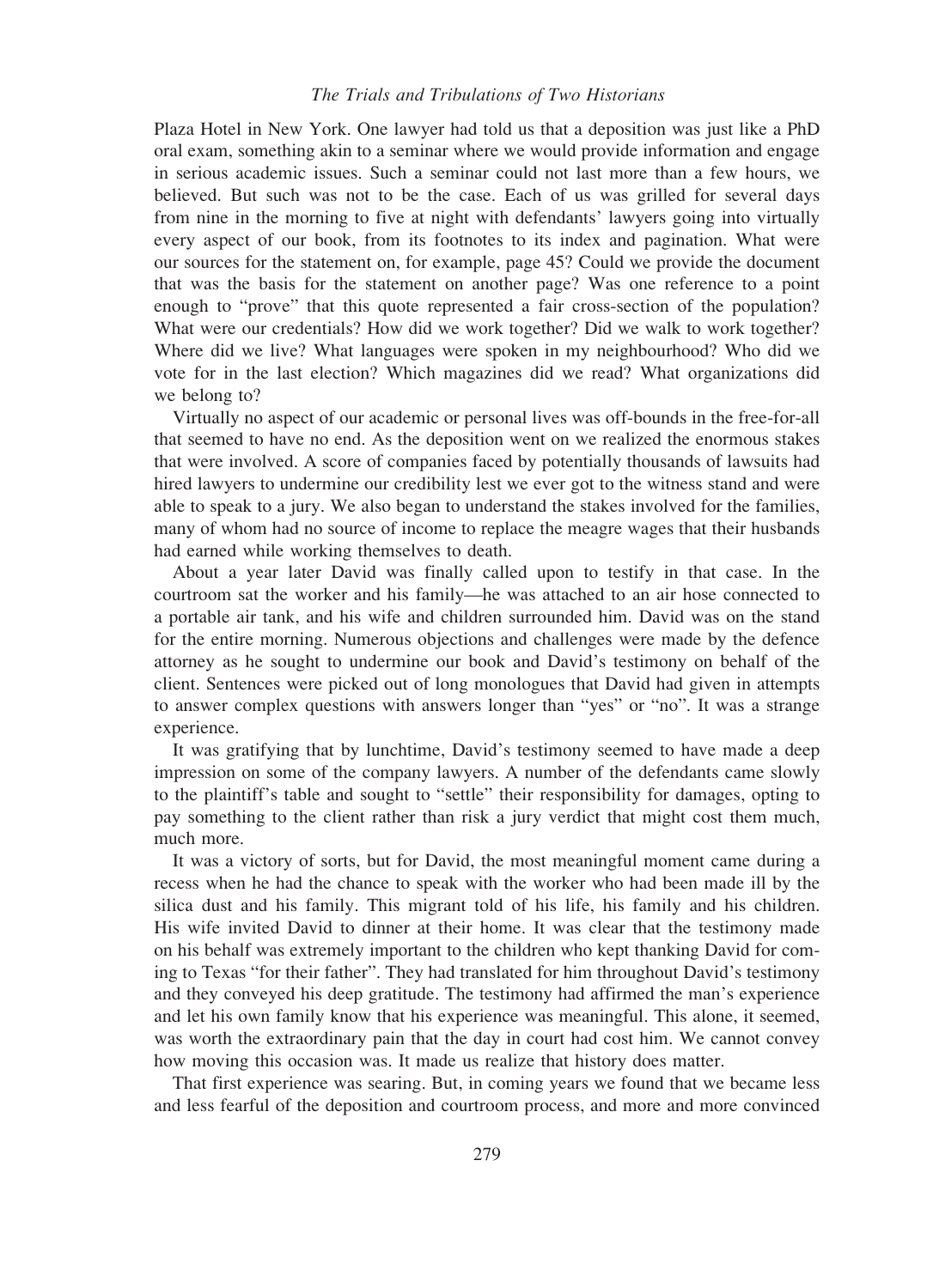that our particular skill in writing history was making a real difference for many people throughout the country.

One singularly interesting and rewarding turn of events was the public "rediscovery" of the disease by the United States Department of Labor's Occupational Safety and Health Administration (OSHA), the Mine Safety and Health Administration (MSHA), and the National Institute of Occupational Safety and Health (NIOSH). In 1997 we were invited to a National Silicosis Conference organized by these three agencies and shortly afterwards Robert Reich, the Secretary of Labor, announced that silicosis was a "target" disease for the administration who sought to eliminate it by the turn of the new century. Finally, after decades of stalling, in-door sandblasting (a practice that we had identified in our book as having been of particular concern) has largely been abandoned. We began to realize that there was a world that appreciated history for the ways it could really help people.

It is clear that lawyers have had some trouble trying to work out how to address historical data and the historians who develop materials. By 2002, our book had become widely distributed and the documents we had found were now commonly entering into law suits against companies, particularly in the southern states. We had ceased to participate in most cases because we had developed fairly exacting standards for participation: refusing to stray away from the documentary record or to shape our arguments around particular cases, refusing to take any case where we were asked to sign confidentiality agreements, or to refrain from publishing if we saw fit, or if denied access to all historical data produced during discovery. Yet, as outlined above, we had played a role in the rediscovery of silicosis as a serious problem.

Initially, we felt quite protected from any outside criticism by the unusual fact that we were well-recognized scholars who were tenured at major universities. Further, our work had been widely reviewed in medical, science, history and other journals and almost universally been hailed for the research and restraint with which we presented our material. Science, perhaps the leading publication of its kind, had called it a "paradigmatic tale", JAMA, the New England Journal of Medicine, as well as the leading historical journals such as the Journal of American History and the American Historical Review, had all hailed it. True, *Deadly dust* was critical of many of industry's actions, but the fact that we stuck close to our sources and almost always "let the documentary evidence speak for itself" gave us reason to think that our reputations as scholars were secure among the academic community that we generally related to. We had both spoken extensively about silicosis and other occupational diseases in front of historians, medical personnel and others in Ivy League and many major research universities to general praise for opening up new vistas of historical inquiry.

For most of the 1990s the attempts to undermine our work were done in depositions, generally private meetings where we could defend our reputations by presenting the documents we had uncovered. While the depositions were trying, in fact we had the materials available and often provided thousands of pages to defence attorneys. But that began to change shortly after the turn of the new century. The first shot across the bow occurred at a meeting of lawyers sponsored by LexisNexis in Washington at which Nathan Schachtman, an attorney with McCarter & English in Philadelphia, gave a lengthy address attacking us and our book. In Mealey's Litigation Report: Silica, published in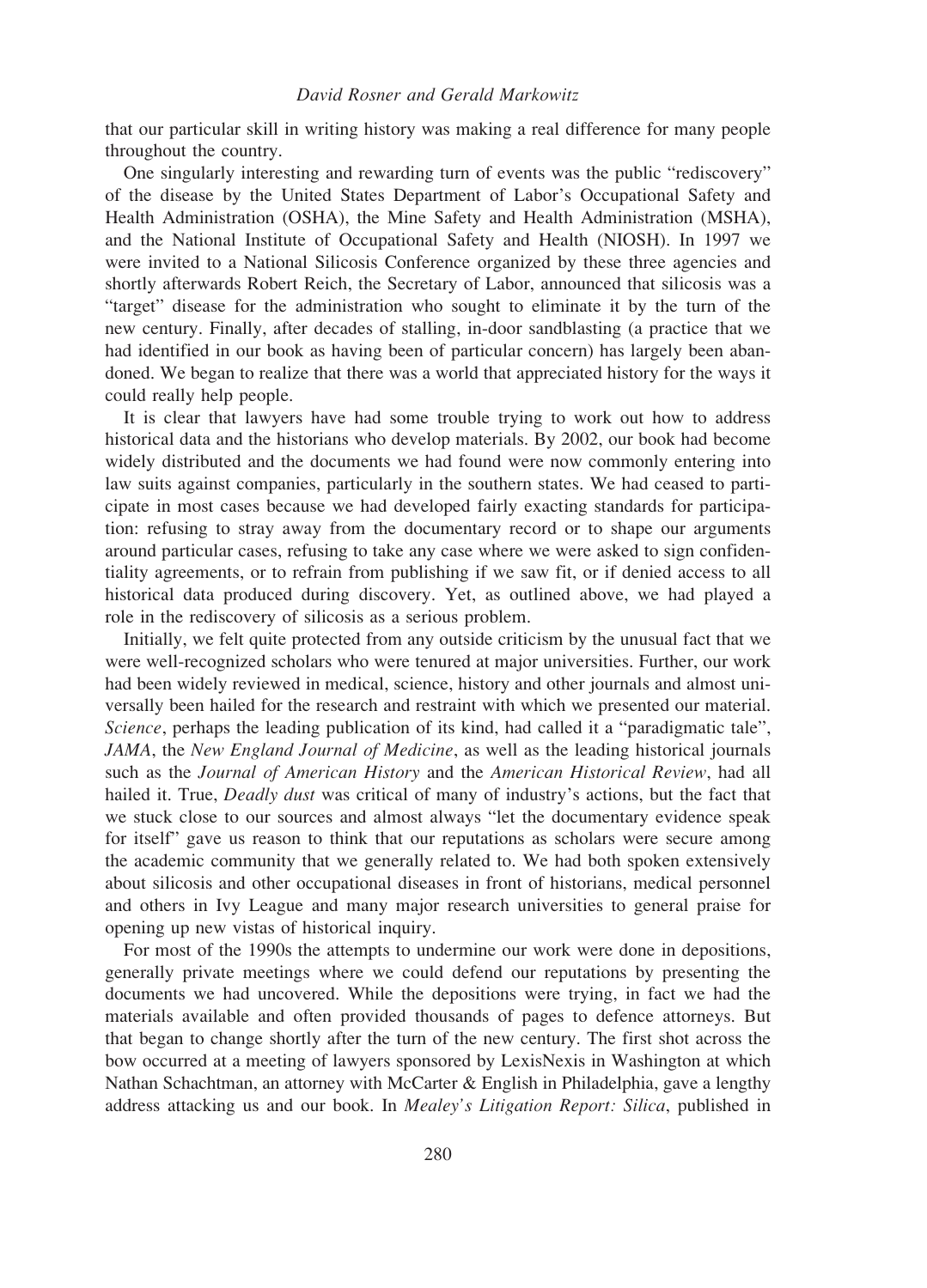2003, he castigated us for writing a "jeremiad" that "resonates to the passions and prejudices of the last century". He took us to task for our "prejudice" that "silicosis results from the valuation of profits over people" and for not pointing out that in Communist countries silicosis rates were much higher. "They fairly consistently excuse or justify the actions of labor ... They excoriate the motives and actions of industry ...". Later on the same page, Schachtman argued that our "thesis ignores the practical ... problem of motivating or mandating workers to take appropriate measures to protect themselves".<sup>17</sup> Schachtman saw no problem with accusing us of sloppy scholarship, arguing that we are little more than propagandists, all in the first page of his piece. But his true agenda began to emerge in the middle of his third paragraph. "We could safely leave the fate of Rosner's and Markowitz's historical scholarship to their community of academicians and historians if not for one discomforting fact", he argued. "The views of Rosner and Markowitz have become part of the passion play that we call silicosis litigation. Their participation in the litigation process thus raises the question of exactly what is the proper role of historians in litigation." He contended that "although a decade has elapsed since ... Daubert, trial courts have yet to address reliability challenges to historians and their opinions."<sup>18</sup> All this despite the fact that at that time each of us had appeared on the stand in only one case since the publication of *Deadly* dust in 1991.

While our book on silicosis preceded our experience with the legal system, our next book on industrial pollution grew out of another law case. In 1996 we were called by two lawyers from the City of New York Law Department. The city's lawyers asked if we would visit them at their offices in lower Manhattan. It appeared that the city had been sued by some families whose children had been damaged by lead contained in the paint of some of the city's public housing. The city, in turn, had begun a suit against the lead pigment industry claiming that the industry bore some responsibility for damages to these children. In the process of seven years of the suit, the city had accumulated a moderate-sized roomful of documents that were largely drawn from the Lead Industries Association (LIA), the trade association for lead paint and other manufacturers of lead-bearing products. The city's lawyers wanted us to go through these hundreds of thousands of pages that had been accumulated and, using our expertise as historians, tell them what was in them.

They had contacted us because we had published an article on lead poisoning in the American Journal of Public Health in 1985. In that article we traced the history of the controversies around lead poisoning due to automobile exhaust. Coming as it did as the Environmental Protection Administration was determining whether or not to demand that the industry remove lead from gasoline once and for all, the article caused a bit of a stir in the public health community, even provoking an editorial from the *Journal* apologizing for its role nearly fifty years before in creating such a public health tragedy.<sup>19</sup>

<sup>19</sup> David Rosner and Gerald Markowitz, "A gift of God"?: the public health controversy over leaded gasoline during the 1920s', Am. J. Public Health, 1985, 75: 344–52; editorial, 'One man's meat, another man's poison: two chapters in the history of public health', Am. J. Pub. Health, 1985, 74: 338–40.

<sup>&</sup>lt;sup>17</sup> Nathan A Schachtman, 'On deadly dust and histrionic historians: preliminary thoughts of history and historians as expert witnesses in products liability cases', Mealey's Litigation Report: Silica, vol. 2, no. 3 (King of Prussia, Pa., LexisNexis, 2003), p. 1. <sup>18</sup> Ibid., pp. 1–6.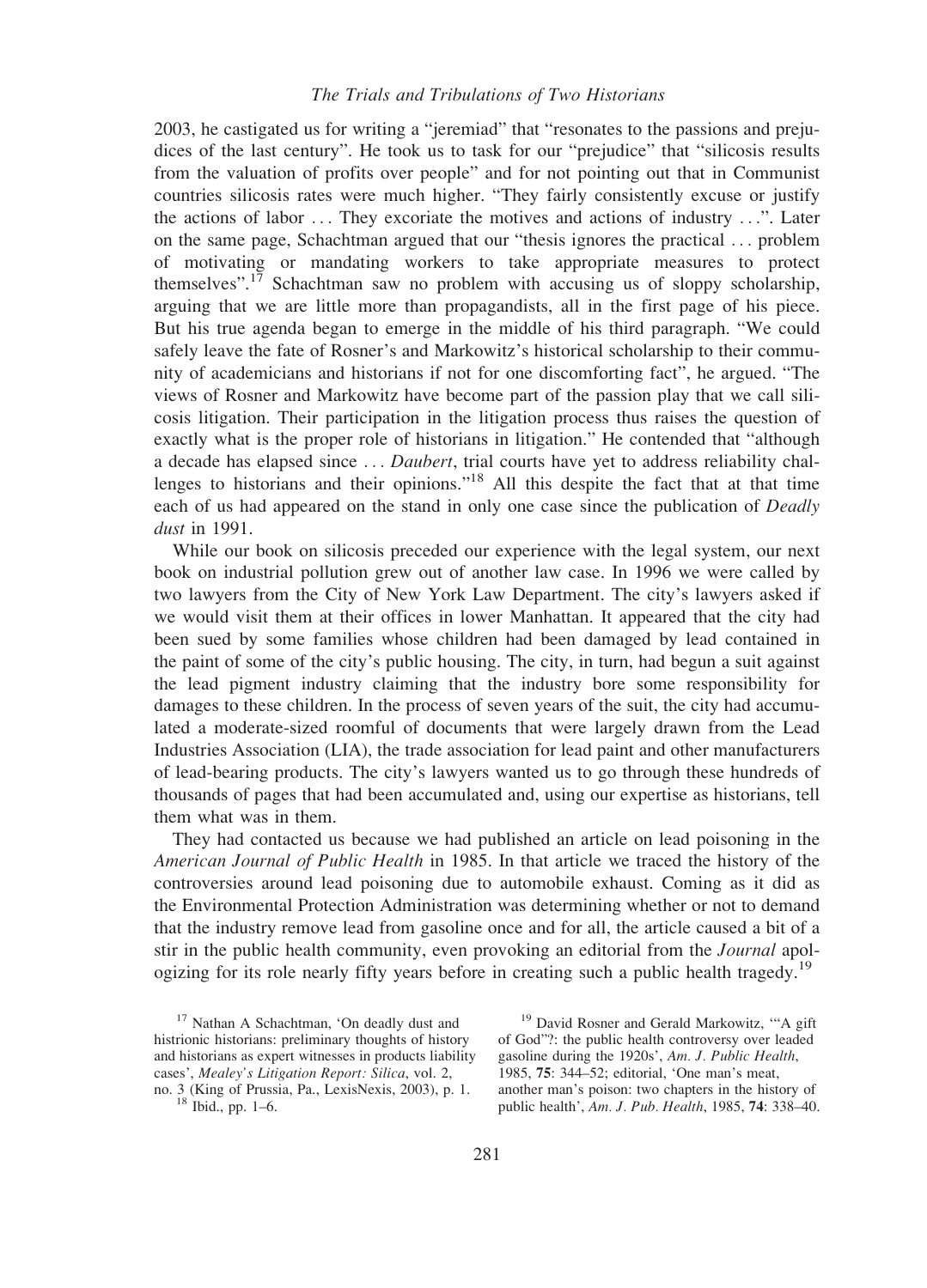We were retained by the New York City Law Department to evaluate the material they had received through the discovery phase of the trial and, with the aid of two Columbia students, we organized the material, and wrote an affidavit for the court about what we had found. From our work in the archives of the City's Law Department came the first part of our book, Deceit and denial: the deadly politics of industrial pollution.<sup>20</sup> This book, an analysis of the role of industry in creating a public health tragedy, would not have been possible without the law cases which made accessible literally hundreds of thousands of pages of company documents. In fact, without the cases, historians would never have seen internal memos and minutes of meetings in which the company representatives from the Dutch Boy or Sherwin Williams companies discussed the dangers of leaded paint to children as early as 1930. Nor would we have been able to learn of marketing campaigns that claimed that lead paint was safe and sanitary and useful on children's walls, furniture and the like. This trove of documents revealed through the lawsuits allowed us to write a history that was based upon internal documents never before seen and it certainly gave us a new perspective.

The long affidavit became part of the New York City case and was quickly integrated into numerous other legal actions that began around the country. By the end of 2002, the cities of Chicago, New York, San Francisco, St Louis, Milwaukee and others had begun cases, some of which were quickly dismissed by judges, some of which have been allowed to go forward. In Rhode Island, the State Attorney General brought the first state action against the lead industry for having knowingly created a public nuisance in the form of lead paint on the walls of up to 80 per cent of the state's housing, thereby putting thousands of children in the state at risk of developing lead poisoning. This particular case gained national attention, with articles quoting our work appearing in Barron's, Newsweek, the New York Times, the Wall Street Journal, and elsewhere. In that case, we were each on the stand for six days, most of the time under cross-examination. Headlines in the local newspaper told that story: 'Lawyer, Historian, Spar over Lead Paint', 'Lead Paint Historian Testifies for 3rd Day', 'Paint Lawyers Work to Discredit Historian'. The trial was intense, but it provided the jury with the opportunity to see with their own eyes documents that told of the knowledge of the industry regarding childhood lead poisoning going back a century. The power of the documents was impressive and the jury found for the state, ultimately ordering the lead pigment manufacturers to "abate" the lead hazard throughout the state. $2<sup>1</sup>$  That verdict was challenged by the lead industry but the judge rejected the defence's plea to overturn the verdict, writing a 197-page decision in which he often referred to the historical record that we presented at the trial. The potential liability for cleaning up the state of Rhode Island is immense as estimates of costs range from \$1 to \$4 billion.<sup>22</sup> Recently, the Rhode Island Supreme Court overturned the verdict.

<sup>20</sup> Markowitz and Rosner, op. cit., note 3 above.<br><sup>21</sup> Peter Lord, 'Judge refuses to overthrow lead paint conviction', Providence Journal, 27 Feb. 2007,

jury verdict continues, Bloomberg.Com announced that in light of the Rhode Island decision the Attorney General in Ohio has initiated a similar suit. Michelle Smith, 'Estimates of lead clean-up soar', Business Week Online, 26 March 2007; Jef Feeley, 'Sherwin Williams, DuPont sued by Ohio Lead Paint', Bloomberg.Com, [http://www.bloomberg.](http://www.bloomberg) com/apps/news?pid=email\_en&refer=&sid= aQb5ogfWCWQk (accessed 27 Nov. 2008).

p. A-1-6. <sup>22</sup> Immediately after the case was settled the stock market responded to the verdict by forcing Sherwin Williams stock to plunge and Business Week announced that 'Costs of lead clean-up soar'. While the legal manoeuvering by the industry to delay the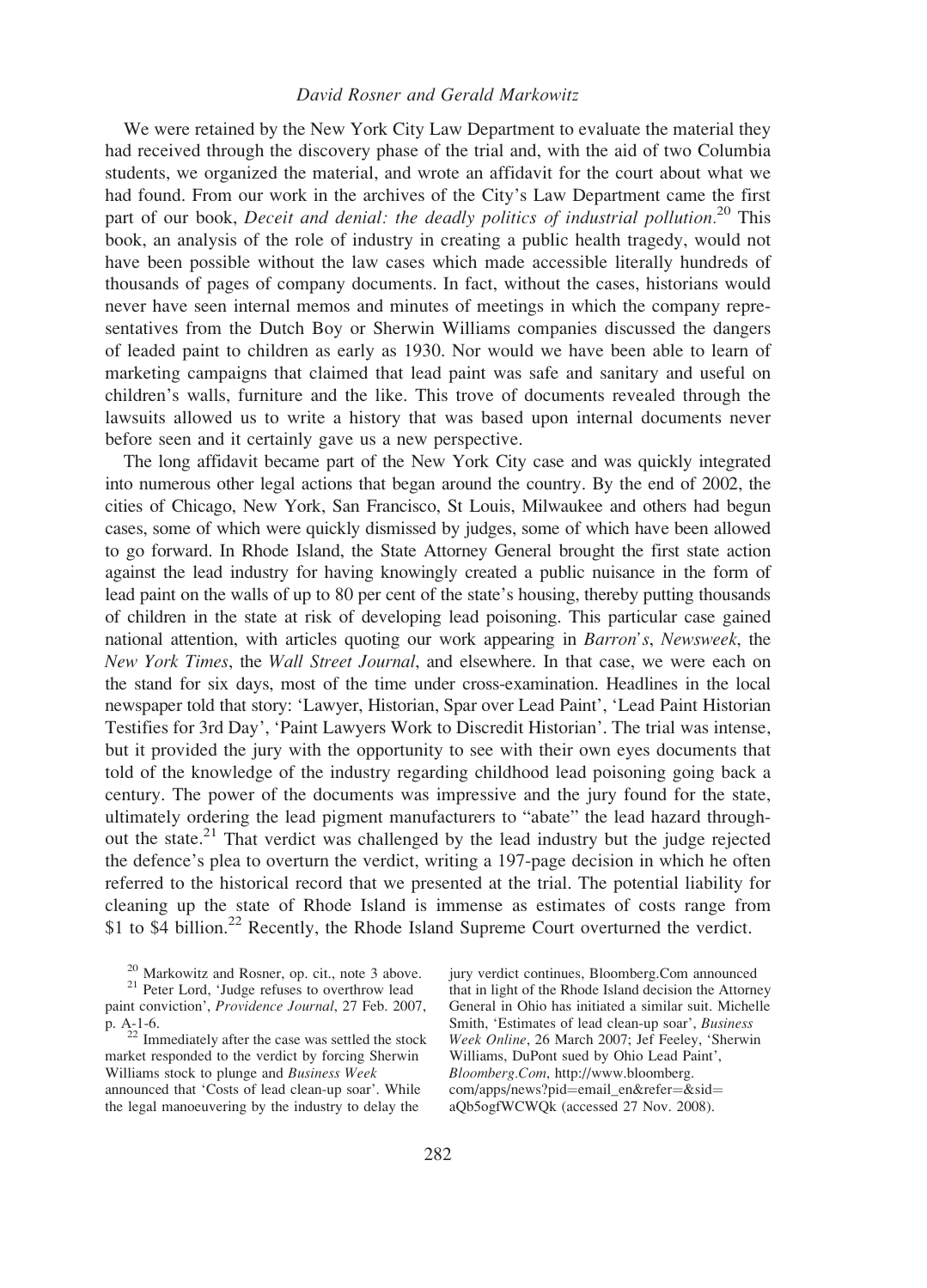The second part of the book detailed records we went through regarding vinyl chloride monomer and the knowledge of the industry. It was this portion of the book that taught us a big lesson which we are only now beginning to analyse and understand. In about 1998 we were asked if we would be willing to take a look at an enormous store of company documents from the chemical industry that had been turned over during the course of an on-going lawsuit concerning a vinyl chloride worker dying from angiosarcoma of the liver. Angiosarcoma of the liver is extremely rare, occurring in as few as two dozen people in the United States in any given year. We were asked by the plaintiff's lawyers to help them evaluate what was in this store of materials and whether or not there was reason to believe that the chemical industry had acted badly with regard to their workers' safety. We travelled to Lake Charles, Louisiana, where the records were stored in a split level house in a desolate part of town and began a process that resulted in a 300-page timeline of knowledge and activities by the Manufacturing Chemists Association ([MCA] now the American Chemistry Council) that has become the basis for a number of lawsuits against the industry.

Again, the book Deceit and denial that details these two case studies received wonderful praise from the scholarly community, with reviews in *Science*, *JAMA*, the *New* England Journal of Medicine, the Lancet, and New Scientist, as well as the top historical journals with the major review journal of the field calling it "nearly flawless".<sup>23</sup> Anthony Robbins, the former Director of NIOSH in the 1970s, gave similar praise, saying that despite his role as an "insider" during the decade and despite the fact that he believed he had "been well informed about what had happened in the struggle to regulate vinyl chloride", he learned an enormous amount from our book. "How little I knew!" he said. "How little I understood about industry's efforts to manipulate the debate and influence the regulatory outcomes. For these classic cases, lead and vinyl chloride, this book tells much more than I knew, perhaps close to the whole story.<sup> $24$ </sup>

In addition to the timeline and the book, our documents became part of a Bill Moyers PBS special called *Trade secrets* which displayed the documents we had uncovered, featuring us as talking heads for the first hour. It exposed the chemical industry for having covered up and deceived the public about its knowledge of the dangers of vinyl chloride and made a link with other products of the chemical industry. Moyers won an Emmy for investigative journalism for the film. Another documentary, Blue vinyl by Judith Helfand and Daniel Gold, also took the industry to task, using some of the material we uncovered. It too won awards at Sundance and was shown nationwide on the television station HBO.

## Reaction by Industry Lawyers

Imagine our sense of pride. The book had been praised by the scholarly community for its rigour and scholarship; major documentary filmmakers and social commentators like Bill Moyers had acclaimed the book and used its material; other filmmakers were telling

form the core of the research for two chapters of the book.<br><sup>24</sup> Review of *Deceit and denial* by Anthony

Robbins, Journal of Public Health Policy, 2003, 24 (3/4): 492–4, p. 493.

<sup>23</sup> See, [http://www.deceitanddenial.org/,](http://www.deceitanddenial.org/) the website Merlin Chowkwunyun established for us. On it are numerous reviews, our timeline, Scranton's attack and our defence. Also, we have posted links to thousands of pages of documents that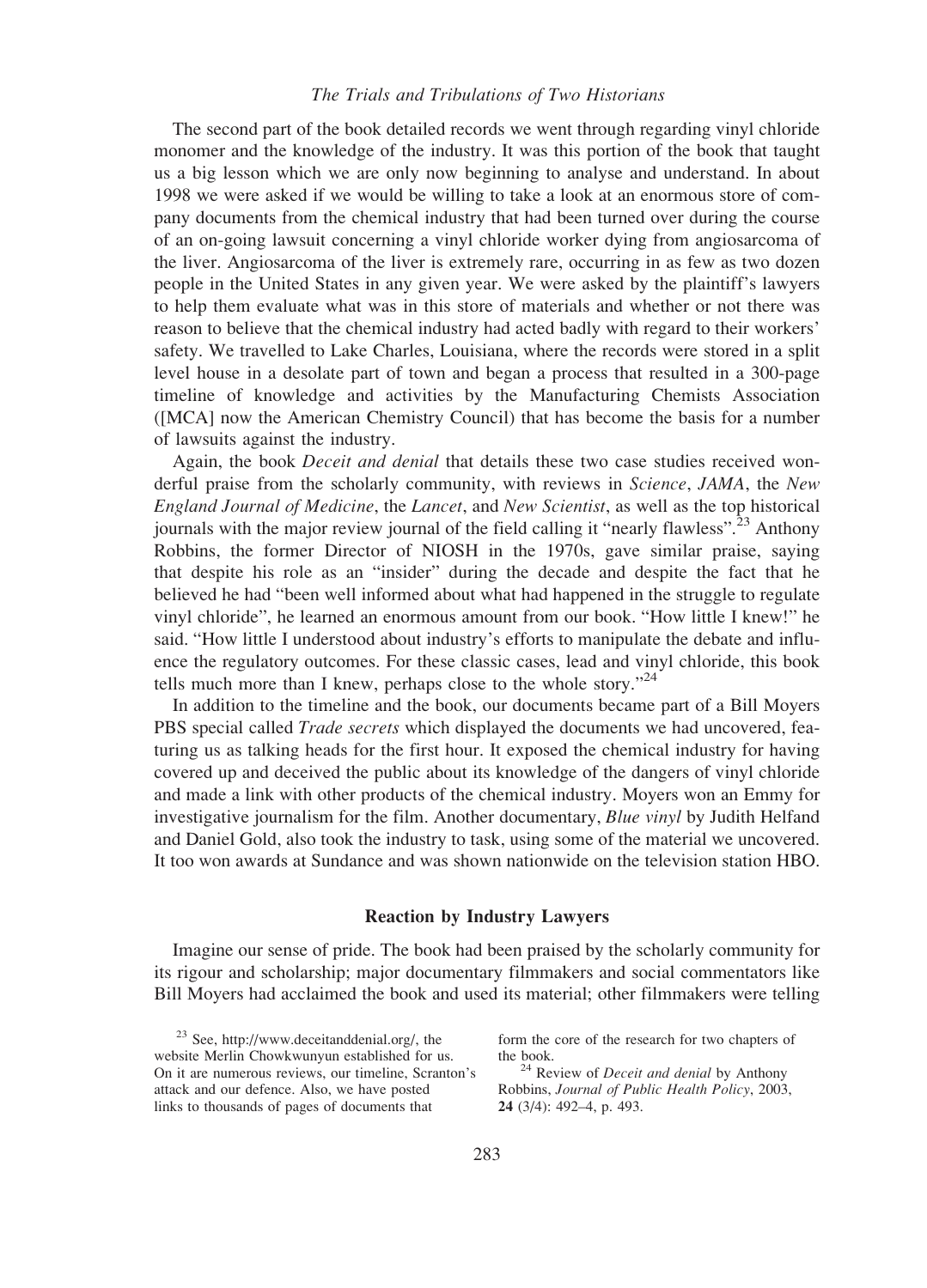the story of vinyl on HBO; we won a number of awards from professional associations and community groups for our work; we were invited throughout the country to speak about the book.

All was going well until one day when we were working in David's office at Columbia University's Mailman School of Public Health, and the phone rang. It was from the University of California Press representative who told us that the Press and the Milbank Memorial Fund which had co-published the book, had received a subpoena to produce all their documents related to the publication of Deceit and denial, including all correspondence, peer reviewers' reports, e-mails, and memos between the Press and the Fund. Shortly after, we received another call from a colleague who had been subpoenaed to appear for deposition because he had been one of the peer reviewers of our book for the University of California Press. He was in a bit of a panic as he never before had received a document requiring him to bring all data related to his review, all drafts, all correspondence, etc., and to be questioned by lawyers. The next day and in the days following what had appeared to be an oddity turned into a major crisis for us. In all, five of the eight reviewers of the original manuscript received subpoenas and were forced to testify at depositions regarding the peer review process, their evaluations and even their personal and professional relationships with us. But the final indignity came when we received via e-mail a 41-page attack on us written by another historian, Philip Scranton, a professor of history at Rutgers, across the river in Camden, New Jersey. This document was unlike anything we had ever seen before: it was a scathing attack, not a review, that argued we had been guilty of ethical misconduct, violating virtually every code of the American historical profession. Its purpose was to disqualify Jerry from testifying in a vinyl chloride case. Unbelievable on its face, we were quite shocked and wondered what to do. It was clear we had to respond, but to whom?

For the next few days we wrote our response which, we believe, reveals to any reader exactly where Scranton was absolutely wrong and inaccurate. It was clear that much of the document was written for a legal purpose, not any historical scholarly community. He spent a number of pages arguing about whether we could use the word "industry" when describing the memos, letters, and minutes of meetings at which member companies of the MCA discussed how to deceive the government. He worried about "evidentiary proof", and accused us of having inadequate documentation despite the fact that our 300-page book was accompanied by 81 pages of footnotes. He seemed to torture the AHA (American Historical Association) Statement of Professional Conduct in an attempt to show that we were transcending sacred historical principles. In toto it was a hollow statement but one which might sound impressive just by its weight to anyone not familiar with our text and our data.

Fortuitously, the academic and scholarly world picked up on the larger issues involved in our case, pointing out the threat to academic freedom and peer review that such actions entailed. "Like others contacted by The Chronicle, Ms. Withey [the Director of University of California Press] says she has never heard of another example of reviewers being subpoenaed. 'It's a disturbing situation,' she says. 'It's really pretty sleazy on their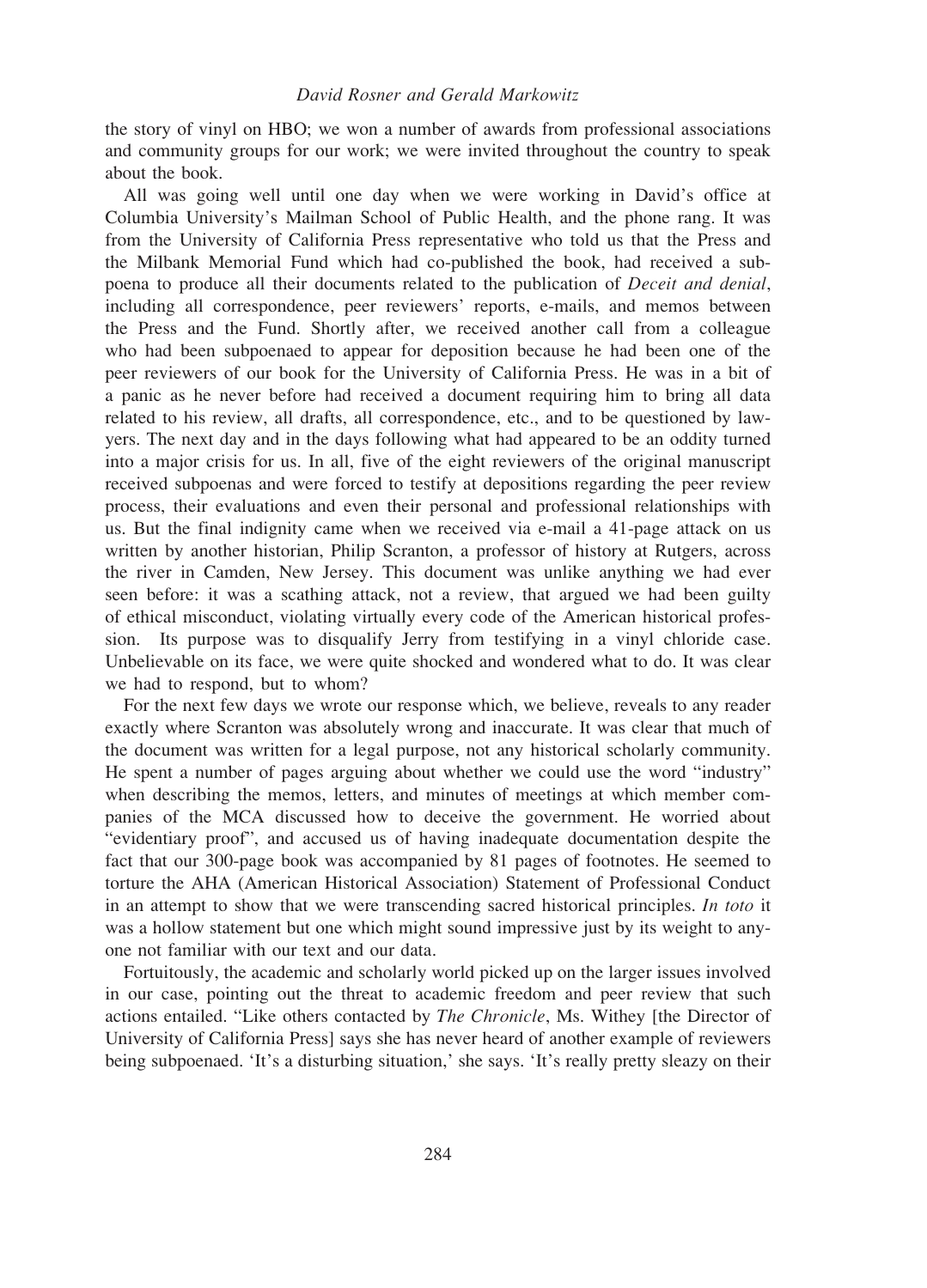part."<sup>25</sup> An article by Jon Wiener in *The Nation* magazine was even more detailed and more damning of the industry's use of Scranton and the abuse of the peer review process. It began by stating:

Twenty of the biggest chemical companies in the United States have launched a campaign to discredit two historians who have studied the industry's efforts to conceal links between their products and cancer. In an unprecedented move, attorneys for Dow, Monsanto, Goodrich, Goodyear, Union Carbide and others have subpoenaed and deposed five academics who recommended that the University of California Press publish the book *Deceit and Denial: The Deadly Politics of* Industrial Pollution, by Gerald Markowitz and David Rosner.

Much of the article centred on the industry's use of Philip Scranton and the stakes involved that led the industry to try to discredit us and to undermine the peer review process.

The reasons for the companies' actions are not hard to find: They face potentially massive liability claims on the order of the tobacco litigation if cancer is linked to vinyl chloride-based consumer products such as hairspray. The stakes are high also for publishers of controversial books, and for historians who write them, because when authors are charged with ethical violations and manuscript readers are subpoenaed, that has a chilling effect. The stakes are highest for the public, because this dispute centers on access to information about cancer-causing chemicals in consumer products.

Weiner pointed out that "Although Scranton is serving in this case as an expert witness for the chemical companies, he's not an expert on cancer-causing chemicals", while "Markowitz, in contrast, is a genuine expert on the central issue in the case: the question of what the chemical companies knew, and when they knew it". Weiner went on to evaluate the reliability of Scranton's claims on behalf of the industry that our work violated the AHA statement on standards. He "asked the vice president for research of the AHA, Roy Rosenzweig, Distinguished Professor of History at George Mason University", who responded: "'I've read the AHA Statement on Standards ... I see nothing in Markowitz and Rosner's book that's a violation of the AHA Standards. In my opinion, the book represents the highest standards of the history profession. Scranton should be embarrassed to make the claim that there's an ethical violation here—as opposed to the claim that he disagrees with their interpretation."<sup>26</sup>

Weiner also drew attention to the similarities between Scranton's attack on us and the parallel "arguments made by the tobacco and lead companies and their attorneys in those historic liability lawsuits, arguments that have been identified by Stanford historian Robert Proctor, writing in *The Lancet*, one of the leading medical journals in the world". He summarized Proctor's article saying,

The generic arguments go something like this: Although historians have found evidence that industries were aware of the danger posed by their products, that evidence was not definitive; because they had "no proof," they had no obligation to act to protect the health of workers or the public; standards of corporate morality and openness have become stronger only recently, so it's "unfair"

<sup>25</sup> Lila Guterman, 'Peer reviewers are subpoenaed in cancer lawsuit against chemical companies', Chronicle of Higher Education, 19 Nov. 2004.

<sup>26</sup> Jon Wiener, 'Cancer, chemicals and history', The Nation, 7 Feb. 2005, pp. 1–3, [http://www.](http://www) thenation.com/doc/20050207/wiener.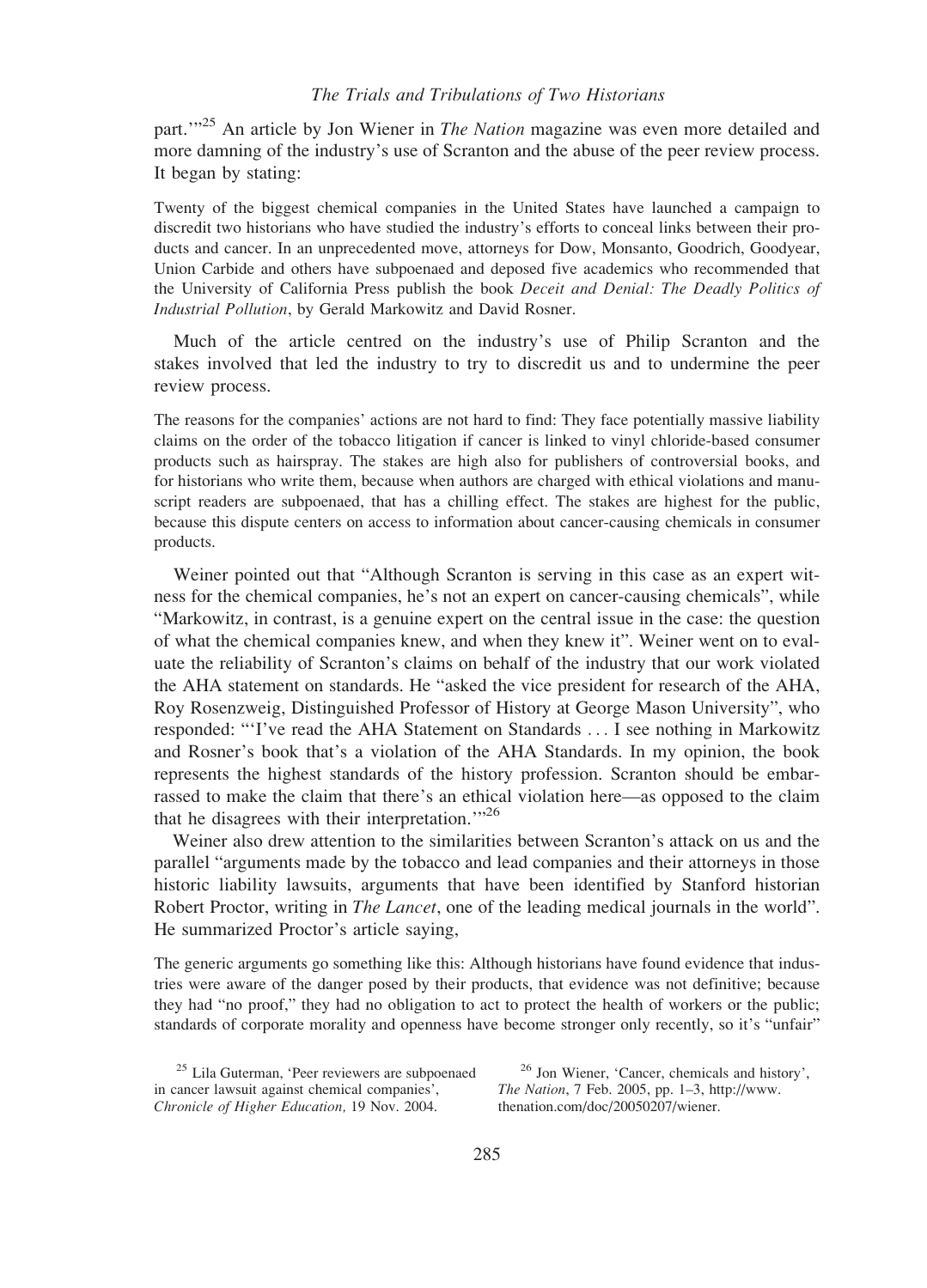to apply today's standards to past conduct; and of course there's always the argument that the historians who claim to have found evidence of corporate misconduct are "biased."<sup>27</sup>

Throughout the United States, toxic cases are leading companies and their lawyers to seek out their own historians to argue that companies bear no responsibility for a host of conditions that appear associated with exposure to implants, asbestos, pharmaceuticals and the like. Tobacco, mining, paint, plastics and chemical companies have begun to hire historians to use their skills to obscure and to confuse the historical record about responsibility, knowledge and risk. In some sense, the role of historians of medicine and science has been to create confusion rather than to illuminate history. Some historians have earned literally millions of dollars defending the tobacco and lead companies during litigation; others have earned equally large amounts preparing defences of industries ranging from lead paint manufacturing to plastics and environmental pollution.<sup>28</sup>

While many historians have decided to enter the fray on behalf of injured parties, others have been hired by the tobacco, lead and other industries as "experts" to defend the actions of a variety of companies. Rather than using their skills to try to clarify the historical record, however, these historians have often sought to "contextualize" past unseemly activities in which tobacco, lead and other toxins were marketed despite industry knowledge of their dangers.

How then can we begin to evaluate the place of the historian in the courtroom? First, we might ask what the basis for his or her testimony is. Schachtman argues that whatever the historian can do the lawyer can do better, or at least as well.<sup>29</sup> In his depiction, the historian is little more than the presenter of abstracted data which he calls "facts"—dates, documents, statements, events. As such there is little reason for considering them "experts". Of course he begins with a model of historical training that ignores the seven years of graduate training in historical research methodology, dissertation writing, oral exams, and doctoral seminars, and he presents a model of history that in and of itself is naive. The historian's skills are bound up in an ability to contextualize, to weave together and make sense out of many discreet pieces of information that, alone, usually contain ambiguous and unintelligible random information. By placing them in a broader historical context and drawing from a variety of sources both directly and indirectly related to the subject, the historian takes what may seem to be idiosyncratic events and makes them intelligible, part of a continuous stream of information that reveals infinitely more than any one document can possibly reveal. Hence, the skilled historian can take many documents and tie them together or take a single document and make it intelligible. Obviously, recent twentieth-century historians often have a huge store of information to work with, summarize and contextualize, while a medievalist might have only a single primary document such as a illuminated manuscript with which to work. But both have the ability to draw out meaning whether through the words, pictures or sounds in the document itself or from the events and literature that it speaks to.

 $^{27}$  Ibid., p. 3.<br><sup>28</sup> Robert Proctor, 'Should historians be working for the tobacco industry?', Lancet, April 10, 2004, 363: 1174–5.

<sup>29</sup> Schachtman, op. cit., note 17 above, p. 1.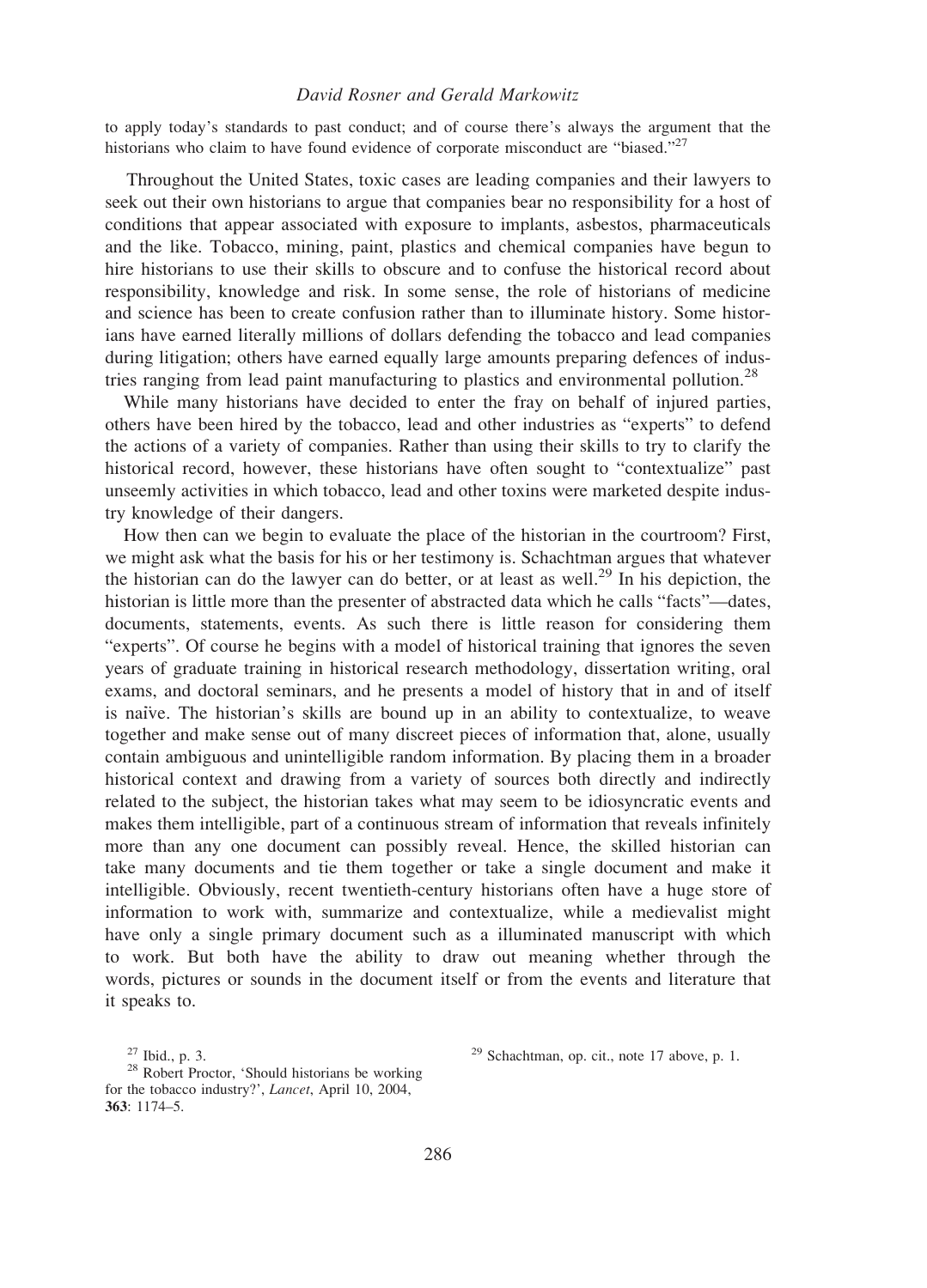Attorneys, as often as not, see the historical record very differently, attempting to find either discreet documents that "tell the whole story"—"smoking guns" so to speak—that reveal the true intent or knowledge base of individuals. We've been asked for "one or a handful of documents that tells it all" to which we have to explain the complexity of historical narratives. Certainly there are individual documents that can and do stand on their own, but more often than not it is the accretion of information, the development of knowledge, the sequential accumulation of meetings, minutes, advertisements, scientific or medical articles, speeches and more that demand explanation by historians trained in piecing together necessarily incomplete historical materials.

Historians are sensitive to the incomplete nature of the historical record. Records are, from the historians' perspective, never complete. This does not mean they can never reach conclusions but it does mean that within limits there are reasonable, differing ways to interpret data. We could not say that someone "really knew" that he or she was making false statements, misleading the public, lying to others for we cannot give a lie detection test to the historical figure. Did a person "knowingly" do something wrong? For the historians the accumulation of data, of information, allows limited statements: we can "know" that an individual or company representatives were present at a string of meetings when childhood lead poisoning was discussed but were they paying attention? Were they out of the room when these issues were debated? What was going through their minds when they interjected a statement into the record? Were they completely out to lunch except when their words are specifically mentioned in the transcript of a meeting, or were they full participants? For the lawyer, such acknowledgement of gaps in the historical record amounts to uncertainty and is useful in creating doubt and discontinuity. The very complexity of history often provides openings to create ambiguity or even to undermine the historians' craft. A skilled lawyer can present the world as a series of discrete events and, when interested in undermining testimony, often disconnect, rather than connect, the dots. The ambiguity or limited scope of a particular piece of information will become the means of dividing and decontextualizing the historical record, leaving the argument incomprehensible, disassembled, in pieces.

There are many examples that we could mention but we will briefly review the give and take in one of the depositions that we gave in preparation of the Rhode Island lead suit. During the deposition David had presented a listing of the times in the 1930s that the Lead Industries Association had talked about lead poisoning and childhood lead poisoning in particular. Coming after many hours of discussion of the early twentieth-century medical literature on childhood lead poisoning (from nibbling on lead painted toys, cribs, woodwork and other surfaces in the home that preceded the 1930s) and numerous mentions in trade and other publications of lead poisoning (among workers, children working in lead pigment manufacturing plants), movements to ban the use of lead by twenty-one countries, and other instances where lead pigment was identified as a "deadly, cumulative poison" that should be banned or limited to outside use, the statements in the industry association minutes seemed clear enough. Those collecting data, providing information to the public about lead, systematically following all that affected the market for their product, could not reasonably claim not to know about the evidence pouring out. We could understand the industry trade association minutes, which proclaimed that lead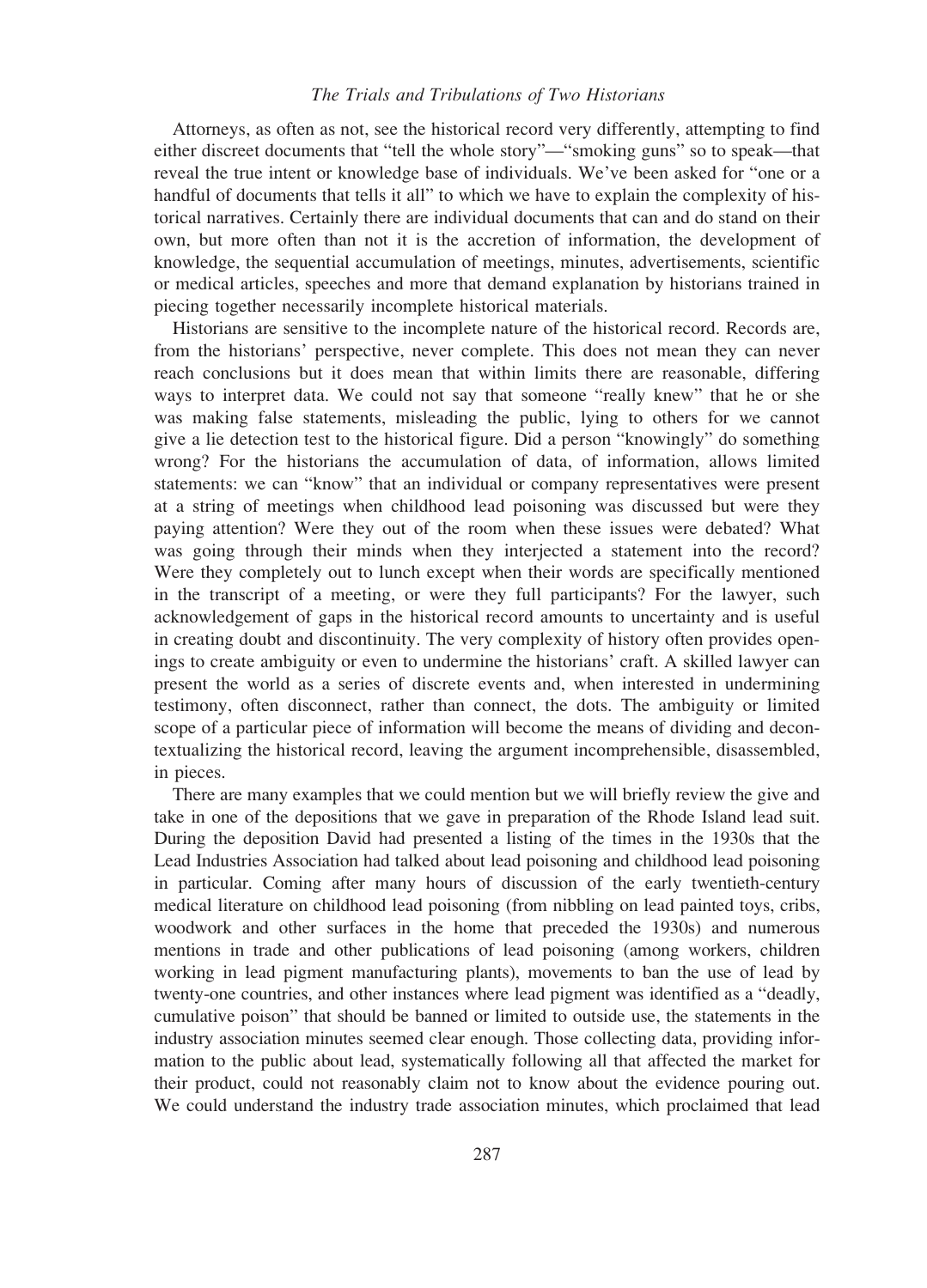poisoning consumed immense amounts of the association's time, as meaning that they were "aware" of the issue when the association's annual meetings often reported on "Lead Poisoning".

From our perspective there was little question that we could connect the dots, most of which were as large as giant stains. But this was not the case as the lawyer for one of the companies sought to separate each statement, to identify the gaps in knowledge rather than the continuities. Picking up on the fact that there were a number of years where the annual meeting minutes spoke generally of lead poisoning, without identifying "childhood" lead poisoning in particular, the lawyer asked David whether or not it was possible that the industry just "wasn't aware" or "didn't know" that childhood lead poisoning was an issue in those years? Was it not possible that they thought the issue "resolved?"

The historian is also sometimes asked if he or she can "really know what's in a person's mind". One lawyer, for example, faced by letters that said that a physician was visited by the trade association head to dissuade him of his belief that lead was poisoning children in Baltimore, wanted David to "admit" that the head of the trade association might really have "believed" that lead was not a problem:

"Do you have any evidence that Mr. Wormser [the Secretary of the trade association] was other than sincere in his stated views that lead toxicity was exaggerated in the public press?" he asked David.

"Other than sincere?" David quizzically asked.

"Yes. Do you have any evidence that he did not believe the things he was saying?"

How does one answer that question? "Well, I'm certainly not in his mind," David began, but "it seems very odd that a man who lived through this entire period, and who had access to the kind of information he had access to, and who continually sought to calm apprehension and had enormous amounts of information surrounding him, did not suspect that there might be a problem here." But did David "know" that he "knew", understood, believed differently? David had to "admit" that "whether he's sincere, I just don't know".<sup>30</sup> Regarding what its main spokesman knew, David simply responded, "I have no idea how to get to the soul of that man."<sup>31</sup>

## The Epistemological Question of What is Knowledge?

When faced by evidence that industry representatives tried to influence doctors to change their diagnoses, and legislators to stop regulations that might inhibit the use of lead paint, or prod school and other officials into buying lead paint, a lawyer might try to argue that despite the evidence, there was no reason to suspect that the industry representative was "successful" in changing behaviour. David was specifically asked:

"Do you have any evidence of any doctor being visited who withheld information or changed their opinion?"

<sup>30</sup> State of Rhode Island, Providence, Sc, Docket No. 99-5226, State of Rhode Island, by and through Patrick Lynch, Attorney General, Plaintiff vs Lead Industries Association, Inc., et al., Defendants,

volume Iii videotaped deposition of David Rosner, Law Offices of Arnold & Porter, New York, July 6,  $2005.$ <sup>31</sup> Ibid.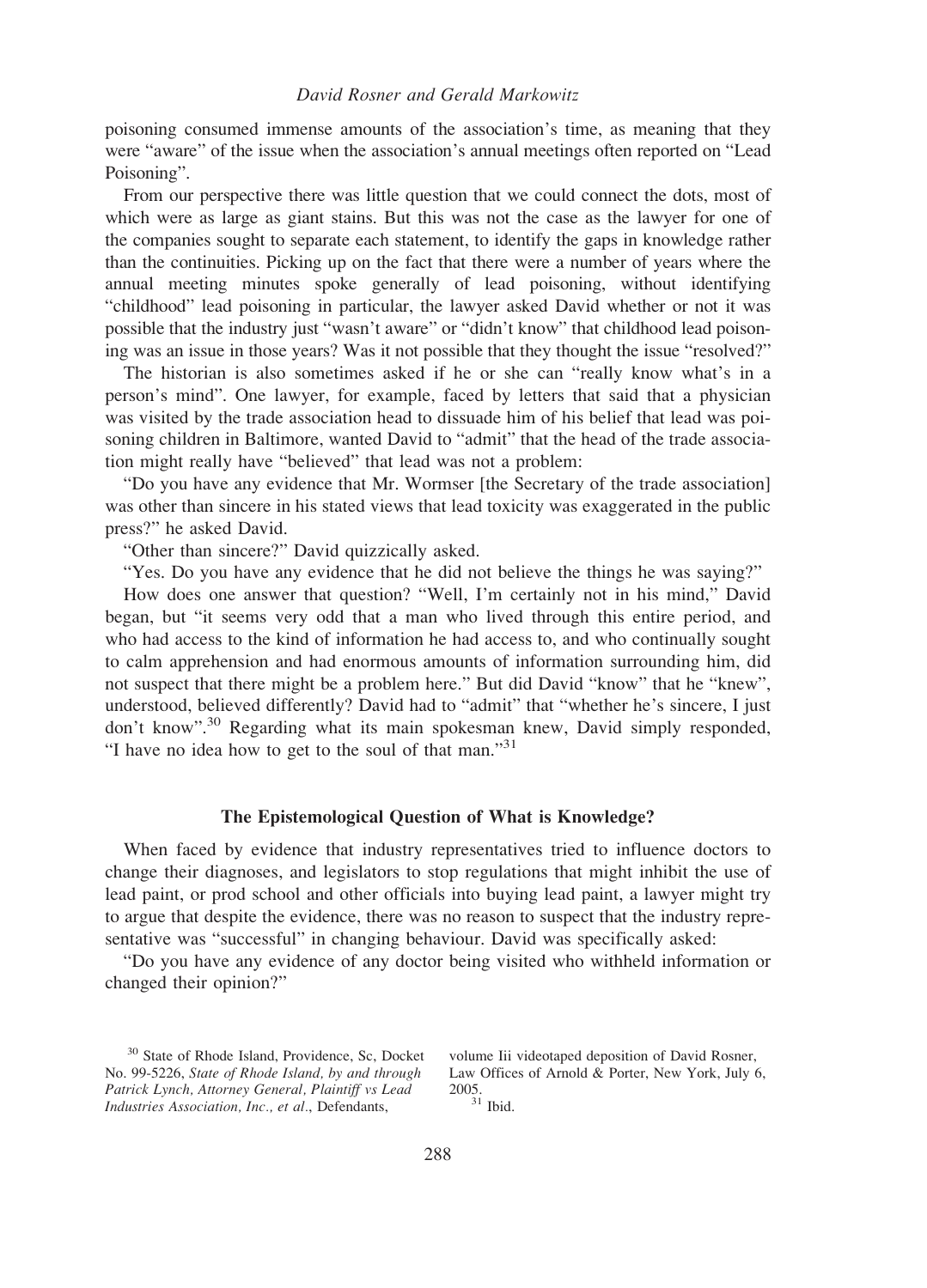"No," he answered, "I don't have any writing that says 'I changed my opinions on the basis of this person's decision or this person's visit.'"

"You also don't have any LIA document indicating that they changed anyone's mind, do you?" David was pressed.

"Well, we have a number of LIA documents in which Wormser claims that he's changed opinions of numerous people, from state legislators, to people writing warning labels, to physicians who he felt visits to were very profitable ...", David responded. But did David "know" he changed peoples' minds? No. "I don't have any writing that says 'I changed my opinions on the basis of this person's decision or this person's visit'."

The point of the exchange was to get David to state that the actions of the industry, no matter how reprehensible, may not have had any effect whatsoever and the historical evidence of their efforts to shape the outcome through visits to doctors, legislators, administrators and the public at large through advertising, was irrelevant to the legal proceedings. Further, the questioning was aimed at undermining any affirmative answer David might give regarding intent or understanding.

The ambiguity of the historical record can work to the advantage of industries not only by seeking to undermine historians for plaintiffs. In fact, instances of historians who emphasize the difficulties of making historical judgments abound. Philip Scranton, for example, the historian of business and technology at Rutgers, has given a deposition in asbestos litigation in which he literally argues that knowledge itself is difficult to discern, if it is ever attainable. He was hired by lawyers for the asbestos industry to write a timeline of important events from the 1930s through the 1960s. In nine pages, he outlined an arbitrary set of events in the history of technology that he deemed worthy of inclusion, none of which mentioned asbestos or asbestos-related disease. One can only suppose that the purpose of including him as a witness in a case regarding asbestos exposure was simply to illustrate that there were many things on people's minds other than disease in the period between the Depression and the 1960s.

But the questioning by plaintiffs' lawyers took an interesting turn. Scranton was asked at the deposition whether he had an opinion about whether or not a company should have warned workers about knowledge regarding the dangers of asbestos exposure in the 1930s, to which he gave a long answer regarding what it meant to "know" something in science. Before definitive statements could be made, he argued, information had to be tested, confirmed, retested, and subjected to years of examination. The implication was that, even if the company said something in 1936 that indicated that they "understood" that asbestos could injure the workforce, this was something different from "knowing" it was dangerous and, therefore, there was no responsibility on the company to inform the workers of information that it was not sure of: "The problem with the question," Scranton began,

is the ambiguity about what "knowing" means. And let me try to provide you with something, at least from my professional background, that may explain to you why it's difficult for me to answer this question. In the history of science and technology, there are multiple stages of knowing before action in sort of a grand sense can be taken. You can know, for example, that there's a problem. And when a problem is identified, multiple participants will assess the severity of the problem, trying to figure out how bad it is. They'll disagree. And after a period of time, some kind of consensus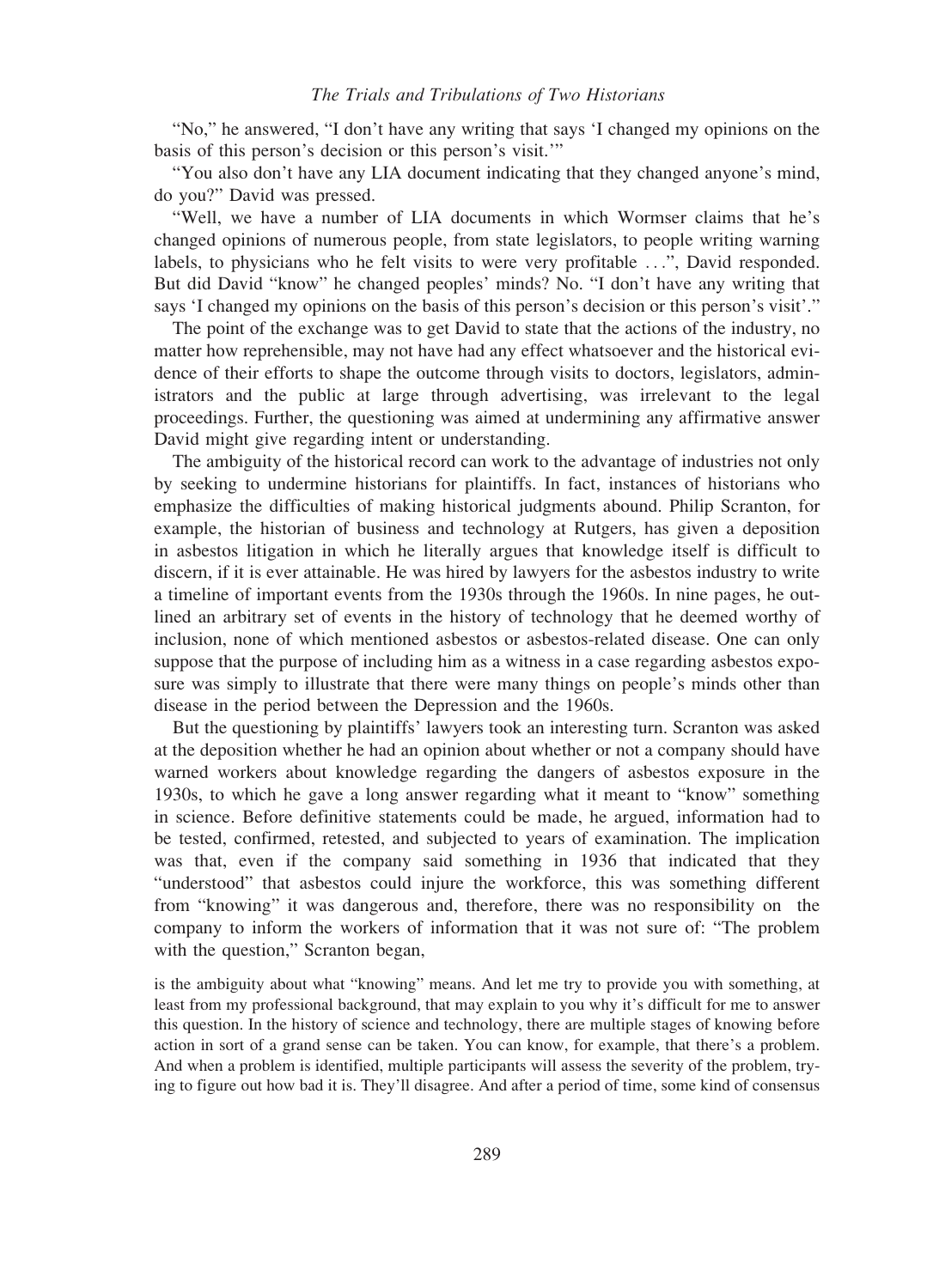comes about the challenges this problem presents. And then there's a problem that has to be addressed about how to measure it, and that goes through a series of discussions among scientists or technologists and engineers. And there are a lot of proposals about how to measure the issue that's at hand. And after some work on that front and some agreement or at least debate about terms of measurements, scientists and engineers and technologists focus on what will fix the problem, and that involves a period of work because it's not obvious, often, what will fix the problem, and there are a whole bunch of proposals for that. And then after another period of time, some kind of consensus is reached on figuring out how to get the problem fixed. All of those are stages of knowing, one after another. $32$ 

Such a process can take years, even decades, and, apparently, in the intervening period of time there was no responsibility to warn until all the facts were in, all information was available and widely known, and no scintilla of doubt existed about causation. Despite the obvious problem with his argument—that industry has no responsibility to warn its workforce or consumers until the bodies pile up and scientists have reached total consensus through Popperian methodologies—Scranton's historical argument certainly played a part in attaining the industry's goals of introducing uncertainty.

It appears that the legal strategies of the law firms have followed a common pattern and a common rationale. In what Proctor has called "agnatology", industry has created a new "science" for the creation of doubt and ignorance about its actions in the past and historians have played a significant role.<sup>33</sup> Lawyers for the tobacco, lead, asbestos industries, among others, appear to have adopted a few basic techniques to waylay historical evidence that shows they were aware of the dangers of their products. In general, they have argued that:

Whatever the evidence of knowledge within industries of the dangers of a product that existed in the past, there was insufficient information available for there to be definitive proof of real danger.

Therefore, there was always a need for more research before doubt could be eliminated and those who questioned that a material was dangerous indicated that there was a "controversy" about whether or not it was.

Causation is extremely difficult to prove and requires years, if not decades, of careful experimentation and observation before "controversy" about the sources of disease could cease.

Hence, without certainty, and in the context of any on-going controversy about the danger of a product or substance, there was little or no obligation on the part of industries to act to remove their product from the market or to lower exposures to toxic materials within the factory.

<sup>32</sup> In the Circuit Court of Kanawha County, West Virginia. In Re: Asbestos Personal Civil Action Injury Litigation Mass No. 02-C-9004 Litigation Panel Deposition Transcript of Philip Scranton, PhD

Deposition Date: September 18, 2002, Wednesday, 10:10 a.m.  $33$  Proctor, op. cit., note 28 above.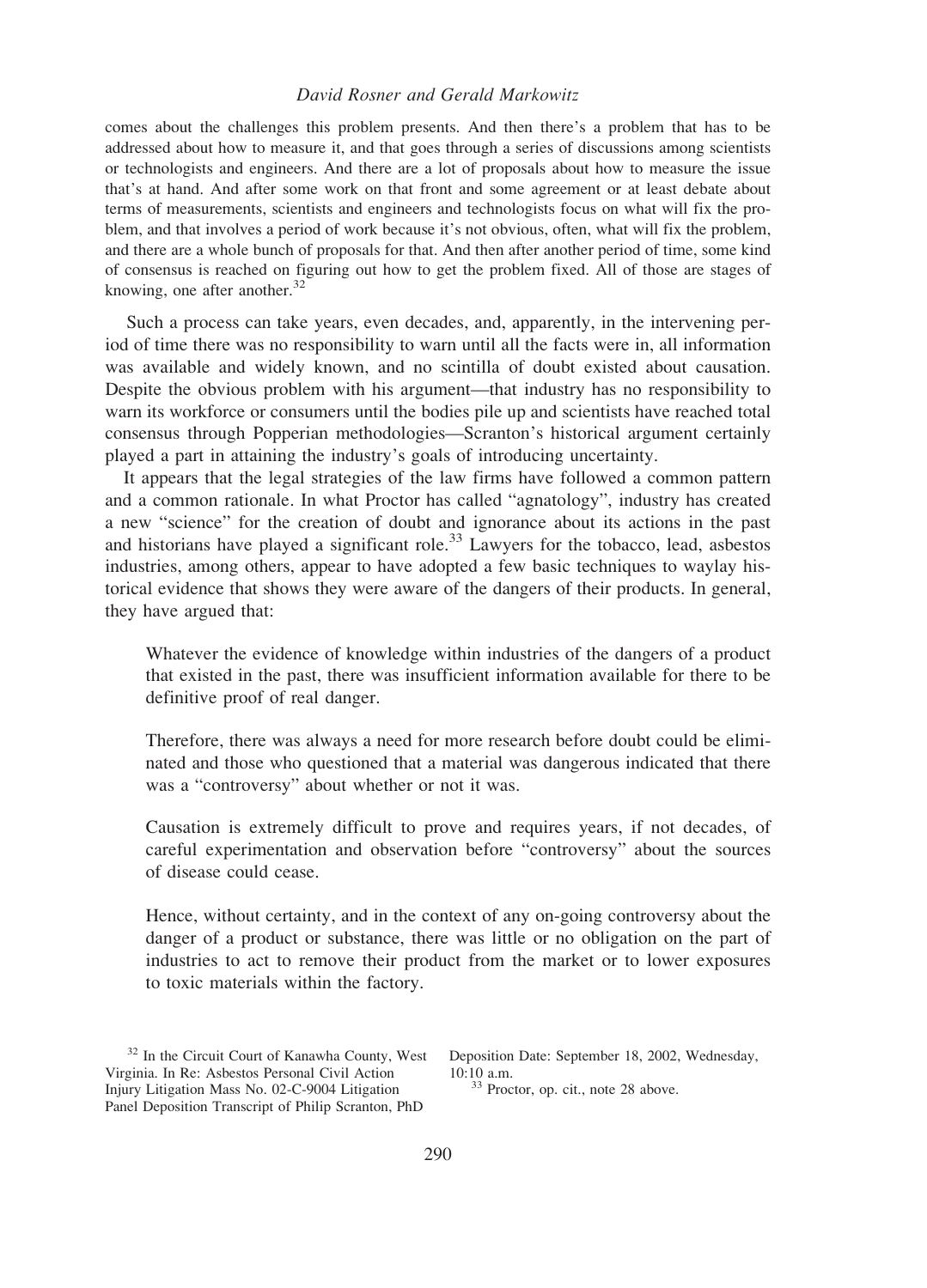Industry's argument about our book and testimony closely parallels this structure:

There was always a reason to gather more and more information before telling government, workers or the public of the possibility that a substance was carcinogenic in humans at low doses.

Science is a slow, cumulative process that demands that information about danger should not be revealed until scientific proof exists and after "controversy" over that proof is laid to rest.

Industry always had valid reason to doubt the accuracy of any finding of carcinogenesis.

History is a complex ("messy," in Proctor's discussion) process in which clarity is rare and confusion the norm.

Historians who draw conclusions that indicate industry's malfeasance are sloppy, simplistic or biased.

"Objectivity" in historical analysis requires that equal weight of plausibility be provided to all sides in an argument and that no judgments should be made.

"Objectivity" requires that even disinformation, including all self-serving statements, be presented as legitimate.

Every conflicting piece of information should be reported, irrespective of its importance to the historical questions being asked.

Incomplete knowledge is equivalent to controversy about that knowledge.

One should ignore evidence of responsibility in favour of evidence of ambiguity or innocence.

Positive peer reviews or post-publication reviews are invalid unless the reviewers have read all the primary documents.

Any sign of "presentism" is bad, except when it exonerates the industry.

When all else fails quibble endlessly about adjectives, nouns or adverbs used to describe or summarize corporate behaviour.

Industries are playing on historians' professional propensity to see complexity and ambiguity in human events; but here they are using our well-honed skills as historians to promote confusion in order to obscure their own culpability in legal suits.

The growing concerns about the price we pay in health and well being for our unrestrained industrial and post-industrial society has created new arenas in which history will play a growing and important role. Especially as the Bush administration undercut the regulatory agencies of Occupational Safety and Health Administration, and Mine Safety and Health Administration, Environmental Protection Agency and others that have since the 1970s ameliorated some of the worst conditions affecting workers and consumers alike, we can expect more and more toxic cases to be brought to the courts rather than to the professionals in these agencies. In this context, it is important for us to recognize